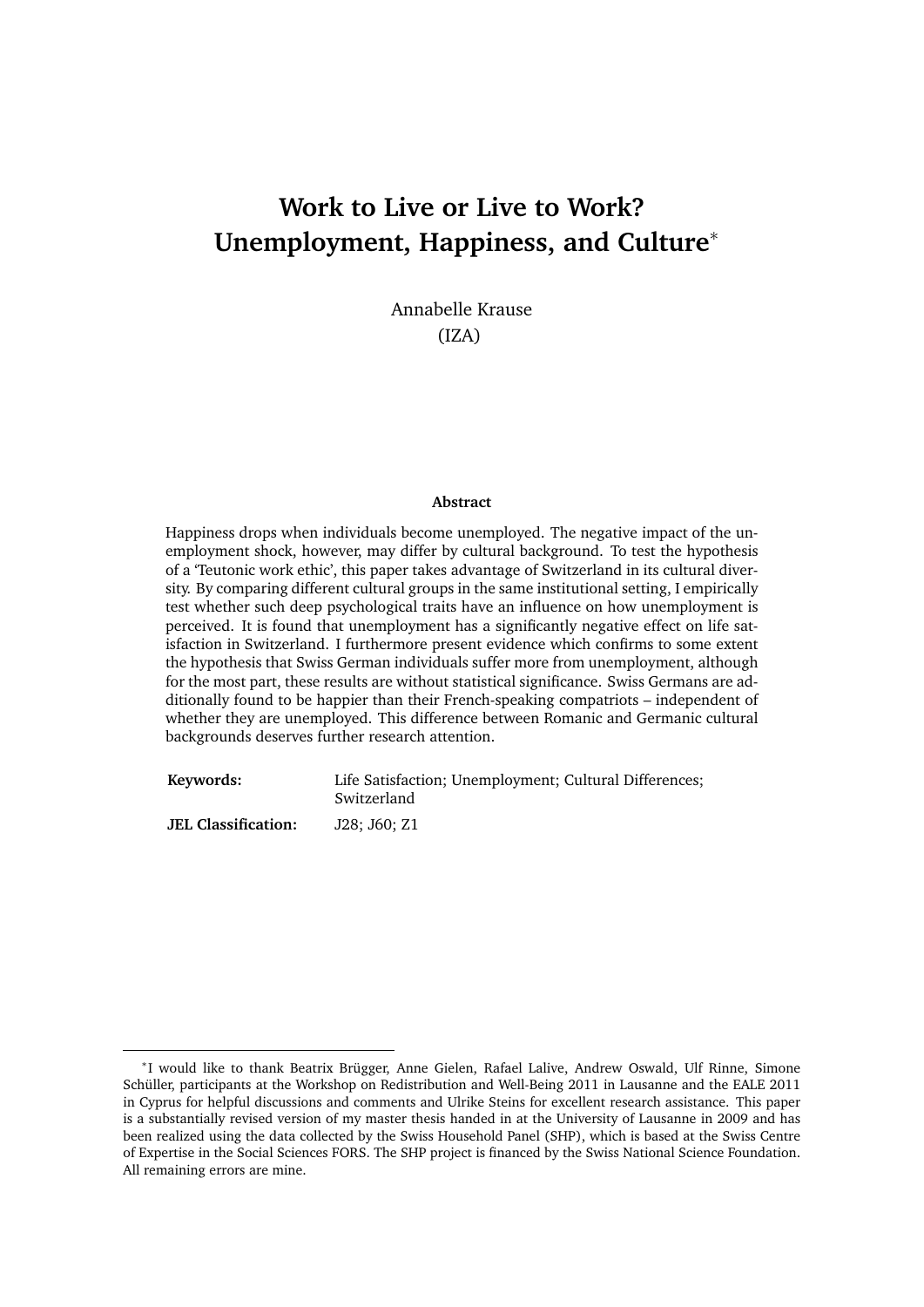### **1 Introduction**

Various economists emphasize the importance of the insights related to well-being and its influence on (economic) policy decisions (Diener and Seligman, 2004; Frey and Stutzer, 2002a; Oswald, 2006). They argue that well-being is not only a personal goal, but that also society benefits from happier citizens.<sup>1</sup> Although the detection of the true causal effect still remains an issue for some conclusions, happier people seem to be more productive and cooperative at work as well as more sociable and healthy (Oswald et al., 2009; Veenhoven, 2008). The effect of unemployment on life satisfaction has been of particular interest in the literature. Empirical evidence for various countries shows that individuals suffer from the unemployment shock – the standard empirical finding is a robust negative effect (e.g., Winkelmann and Winkelmann, 1998; Kassenboehmer and Haisken-DeNew, 2009; Clark et al., 2001; Blanchflower and Oswald, 2004). This supports the view that unemployment is an involuntary state – individuals suffer psychologically as well as socially (besides the obvious drop in income). The costs refer to the loss of a meaningful task in life and of personal relationships. Furthermore, a person's work and his or her status in life are often strongly associated, so that a form of social stigmatization arises when becoming unemployed. However, according to new classical macroeconomists, individuals choose to be unemployed voluntarily because they prefer getting unemployment benefits and additional leisure time to a dissatisfying wage and the time spent working. Contrary to the empirical evidence, a certain form of voluntary unemployment can probably not be neglected. There are certainly individuals who prefer to enjoy the benefits of the unemployment insurance or who are officially unemployed, but work in the shadow economy in order to avoid tax payments (Frey and Stutzer, 2002a).<sup>2</sup>

The aim of this paper is to investigate the effect of unemployment on subjective wellbeing against the background of cultural differences.<sup>3</sup> Diener and Suh (1999) point out that culture has an influence on how people value life satisfaction and that citizens from different cultures grow up with different norms indicating what kind of emotions are desirable. Triandis (2000) examines the relationship between culture and subjective well-being and constitutes certain societal characteristics, such as tolerance, individualism, and cultural complexity to influence subjective well-being. These differential values can also play a role when becoming unemployed and the cultural aspect can therefore contribute new insights to the involuntary vs. voluntary unemployment debate. The intensity of the pain of unemployment might be experienced differently depending on the culture and deep psychological

 $1$ The terms happiness, life satisfaction and subjective well-being will be used interchangeably throughout this paper, even though one could argue that they are not exactly the same. However, for the purpose of this paper the differences are rather negligible. See Diener (2005) for definitions concerning these kinds of measures.

<sup>&</sup>lt;sup>2</sup>A relatively new study using time use data finds that while unemployed feel less happy while performing an activity, they compensate this decrease in well-being by the time the employed do not have and therefore, average experienced utility does not differ (Knabe et al., 2010). This finding challenges the standard finding of a negative effect of unemployment.

<sup>&</sup>lt;sup>3</sup> For general economics of culture literature, see for instance, Guiso et al. (2006) and Tabellini (2010).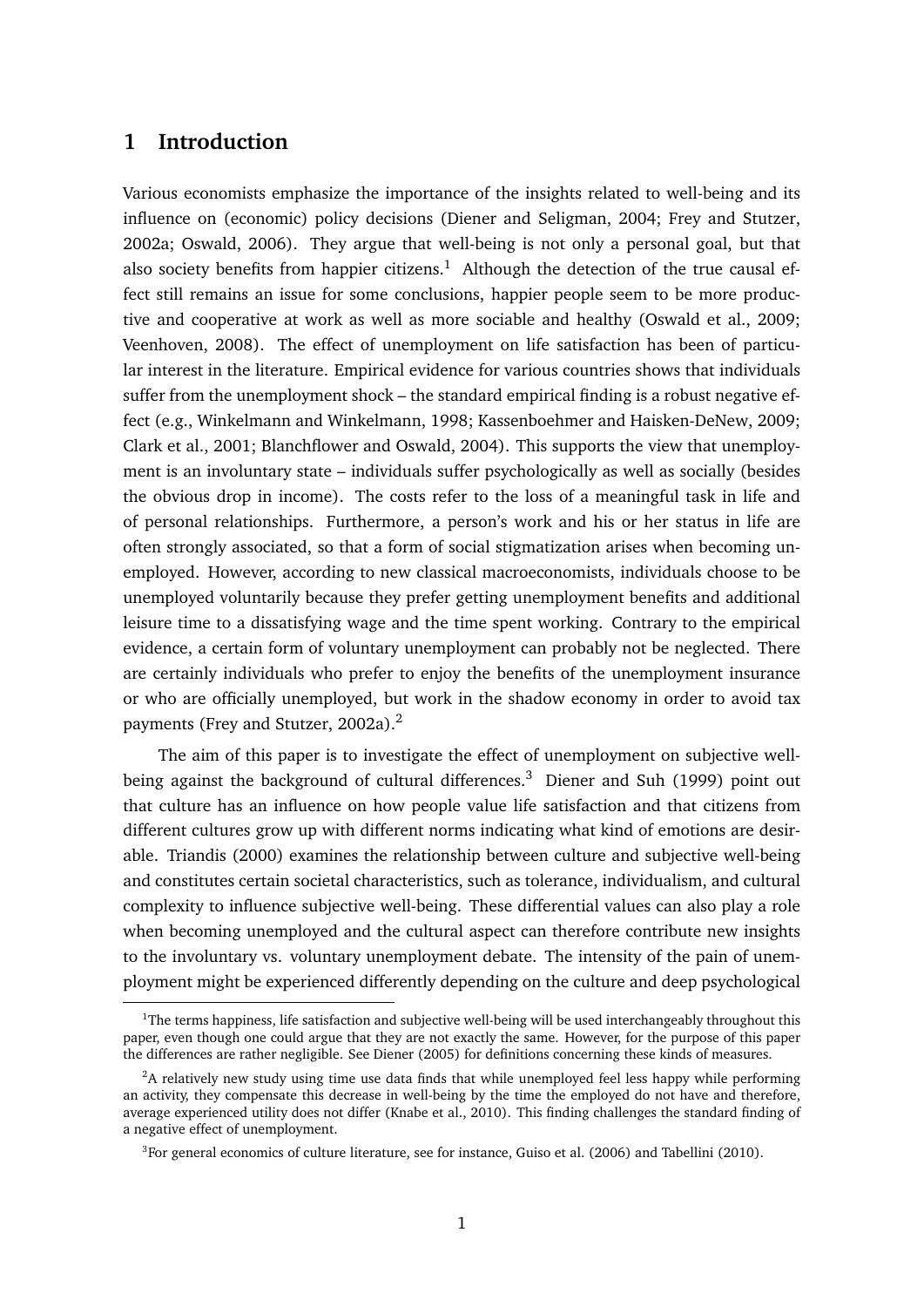attitudes one grew up with. In this context, I mainly refer to attitudes towards work which one actually inherited through culture and which are therefore assumed to be exogenous and not fundamentally changing over time or through certain life events. Thus, the hypothesis of this analysis is that individuals from cultures with a stronger work ethic and for whom working itself has additional value besides the purpose of earning one's livelihood are affected more negatively by unemployment than individuals from other cultures. This analysis therefore differs from studies which investigate social norm effects in the unemploymenthappiness relationship (Stutzer and Lalive, 2004; Clark, 2003; Clark et al., 2009), since it is not based on a social comparison hypothesis, but rather on intrinsic motivation. Certain people feel worse when they are unemployed not (only) because they experience social pressure, but because they themselves perceive working as more important than individuals from a different culture.

The analysis is performed for Switzerland, which presents an interesting setting. The country is often referred to as a nation of will rather than a population of the same ethnic origin or common culture. It is divided into several language regions, namely Swiss German and languages which originated from Latin – French, Italian and Romansh ('Röstigraben' border). Therefore, I argue that these different language regions, in particular the Swiss German-speaking part vs. the other parts, present different cultures concerning several domains in life, including the attitude towards working and the exposure to unemployment (Mayer, 1951; Hofstede, 1984; McRae, 1998; Büchi, 2000). For instance, in a survey on work attitudes, it was found that a higher percentage of Swiss Germans would go to work even if they did not need the money than French or Italian Swiss (Diekmann et al., 1999; Brügger et al., 2009). Historical and geographical reasons might have influenced the development of different cultures. The pride of their independence and the harder living conditions in the Alp regions might have contributed for Swiss-Germans to be harder working and attaching a higher value to work than the rest of the country. Questions regarding social and economic policy decisions as well as foreign policies these days concerning, for instance, the European Union often reveal a divergence of opinions between the Swiss regions (Büchi, 2000). Furthermore, speaking different languages let individuals turn to sources of media which they understand. Therefore the different regions are also greatly influenced by culture which rather originates from their larger neighbor countries than their neighbors within the country as well as regional media sources. A paper which has addressed the argument of cultural differences within Switzerland is Brügger et al. (2009). They argue that the two cultures in the Swiss regions have an effect on tastes for leisure, which in turn have an influence on the unemployment duration. The assumption concerning the effect of unemployment is therefore first, that unemployment causes a drop in subjective well-being and second that Swiss Germans experience a stronger effect of unemployment, because they attach a higher value to their working life –'Teutonic work ethic'– than Swiss people in the non-German speaking regions. The inherent culture is approximated by language in this analysis, which seems like a reasonable proxy, since language is a main channel through which a collective pattern of attitudes, norms and values is transmitted (Dorn et al., 2008; Lazear, 1999). An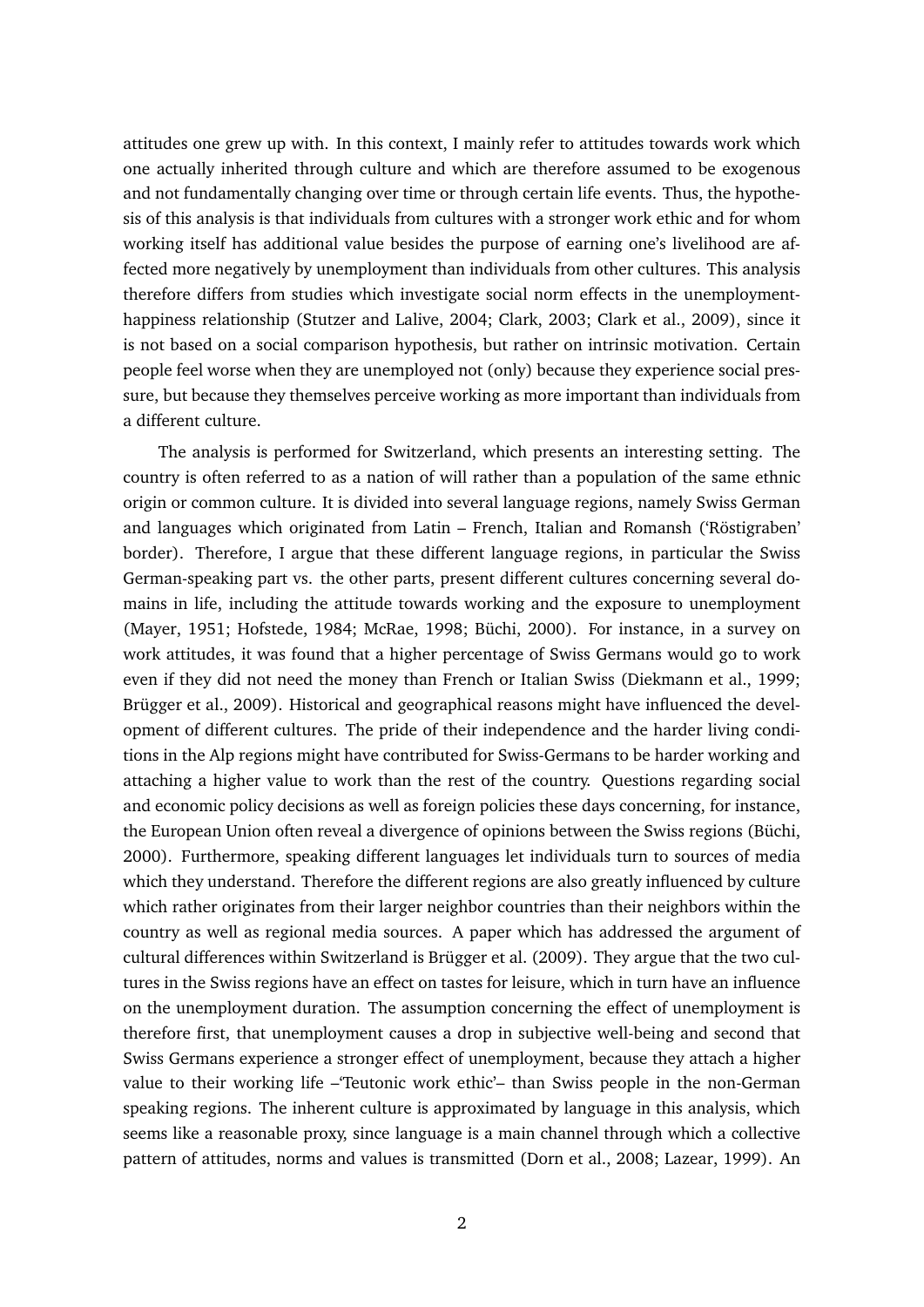advantage of performing the analysis within one country rather than comparing different countries is the same institutional background that individuals grew up and live in. One can rule out effects arising from different social systems and actually assume that (after controlling for socio-demographic and socio-economic characteristics) the only factor differing between groups is culture.

The empirical analysis is done with data from the Swiss Household Panel, where I use the waves from 2000–2010. The main results are that there is a clear negative effect of unemployment on life satisfaction in Switzerland. To some extent, I find evidence which confirms a 'Teutonic work ethic', however, for the most part without any statistical significant difference between Swiss German and Swiss French men. An additional interesting finding is that Swiss German individuals are happier on average than other Swiss – independent of whether they are unemployed. Furthermore, the results show that it is important to use panel data, when existing, since certain findings differ between estimation methods.

The remainder is structured as follows: the data and sample description and results from a descriptive analysis are given in Section 2, which are followed by the empirical results in Section 3. Section 4 concludes.

### **2 Data**

This section provides information on the data source and the sample used in the analysis followed by a descriptive analysis of the main variables of interest and the control variables. The data used for analysis stem from the Swiss Household Panel (SHP), which was first conducted in 1999 and aims to observe social change in Switzerland.<sup>4</sup> The panel is comparable to household panels from other countries such as the GSOEP in Germany and the BHPS in Great Britain. Starting out with a sample of 7,799 individuals for the personal interview and 5,074 households for the household interview, the SHP has suffered attrition problems as many long term data sets do. Therefore, in 2004 a recruitment of 2,538 new households and 3,654 new participants for the individual questionnaire took place. The representative survey is conducted annually.

### **2.1 Sample**

The waves between 2000 and 2010 are used for analysis. Unfortunately, the outcome variable satisfaction with life in general was not conducted in 1999 yet, so that this year is not included in the sample. The question concerning life satisfaction in the personal interview is the following: "In general, how satisfied are you with your life if 0 means 'not at all satisfied' and 10 means 'completely satisfied'?", where the answers are given on a scale from 0 to

<sup>&</sup>lt;sup>4</sup>For more information see www.swisspanel.ch.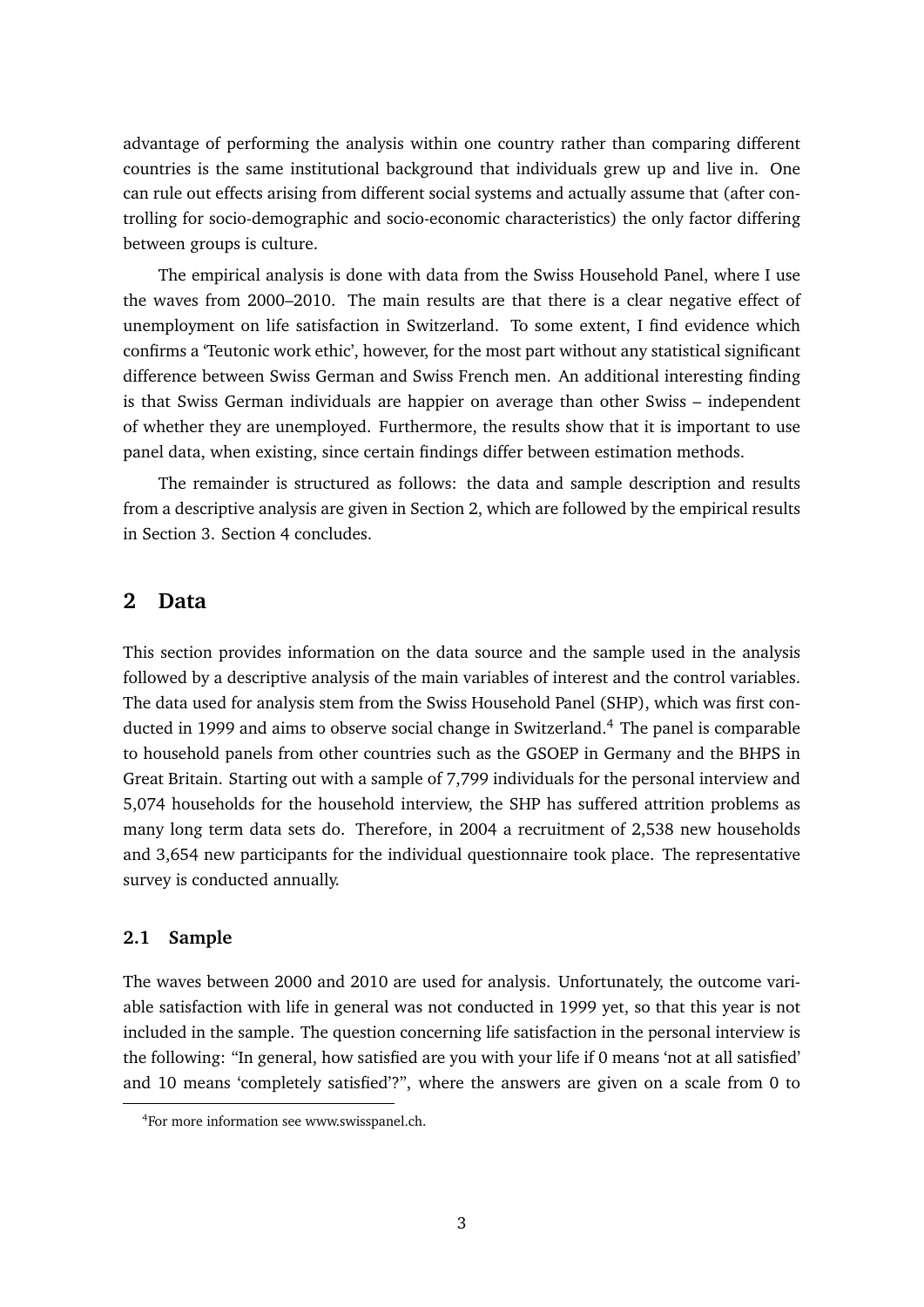10.<sup>5</sup> These subjective variables pose some potential biases in the analysis and are reasons for which research with subjective data is still criticized by some economists. Unobserved individual specific effects can have an influence on the given responses and the so-called omitted-variable bias may arise. If these unobserved traits are time-invariant, the use of panel data and inclusion of fixed effects help to overcome these problems (Frey and Stutzer, 2002b; Graham, 2008). Related to this is the problem that not all respondents might interpret the scale in the same way. However, Diener and Lucas (2000) argue that in the literature so far, self-reported life satisfaction has shown to be a valid and consistent measure of subjective well-being. For instance, self-reports and other variables such as interview ratings, peer reports and the average daily ratio of pleasant to unpleasant moods were found to show a strong convergence.

Table 1 shows the distribution of average life satisfaction by employment status and mother tongue of male respondents.<sup>6</sup> One can see that Swiss Germans report the highest values of life satisfaction, about 8 on average, followed by Swiss Italians. Swiss French individuals are the least happy. There might be already a cultural difference arising at this point, since there is evidence that individuals having Romanic languages as mother tongue are less happy than individuals with a Germanic background (Dorn et al., 2007). In line with this, Senik (2011) examines the "unhappiness" of French people in a European-wide study. However, she does not find differences between Swiss German and Swiss French, but between Swiss German and Swiss Italian. Dorn et al. (2008) find Swiss Germans to be the happiest group in Switzerland. In order to shed some more light on these findings, in Table 2 the distribution of life satisfaction of German, French and Italian immigrants to Switzerland in the SHP data is plotted and the same picture arises. Germans indicate the highest life satisfaction on average, and French the least. This distribution actually persists when dividing the Swiss groups up into employed and unemployed respondents, see Table 1. When employed, Swiss Germans are again the happiest, followed by Swiss Italians and lastly French-speaking Swiss. Unemployed individuals are clearly less happy than employed. From these numbers, it seems that Swiss Italian respondents are the happiest unemployed. However, there are only two observations for unemployed Swiss Italians. Therefore, and since Swiss Italian respondents differ in too many respects from Swiss French, they will be excluded from the sample, since they are too small to comprise an own group of analysis. Apart from that, the hypothesis that Swiss Germans are less happy when unemployed cannot be confirmed with these numbers.

The final sample then excludes Italian-speaking respondents, women, non-Swiss nationals, individuals who are not in the labor force, and respondents who are not between 20 and 65 years old. Through this sample selection a clean effect of only Swiss respondents who are closely attached to the labor market, work mostly full-time and belong to the working age

<sup>&</sup>lt;sup>5</sup>In the SHP, the interviews are conducted in German, French and Italian. The life satisfaction question is termed in the same way in all languages, so biases arising through different wording can be ruled out.

<sup>&</sup>lt;sup>6</sup>There is no question on mother tongue in the SHP, so it is approximated by the first language the respondent relates to and masters best. However, they should be highly correlated.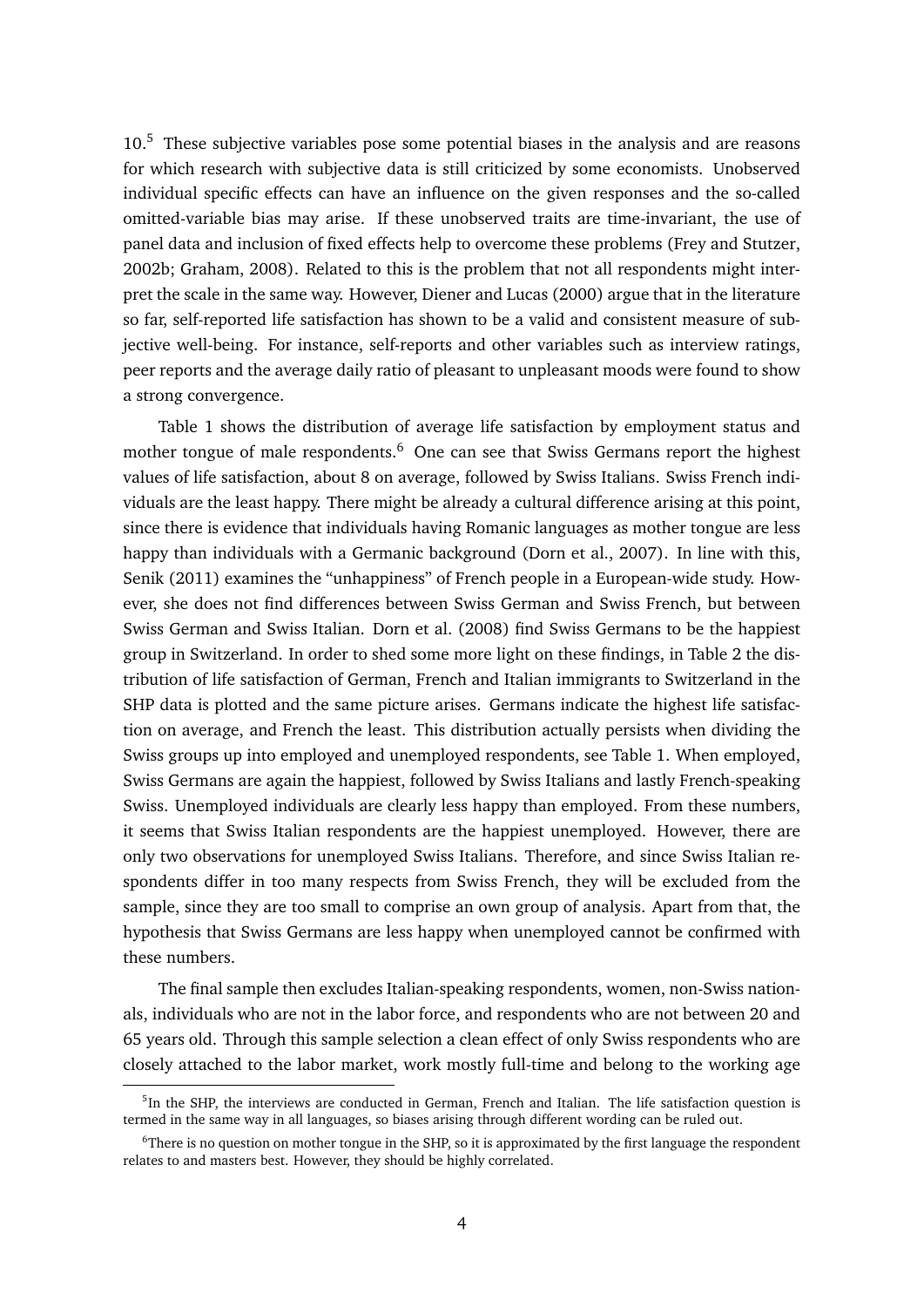population can be detected. After dropping missing observations, I am left with a sample of 16,225 observations and 3,397 individuals for the whole time period.

### **2.2 Descriptive Statistics**

Unfortunately, there is no information on attitudes towards work or comparable opinions in the SHP. In order to get some insight about somehow related differences between Swiss German and Swiss French individuals, in Table 3 the opinion on the Confederation social expenses is plotted. The question relates to whether the respondent is in favor of an increase or decrease of the federal social expenditures, which includes unemployment benefits. Higher numbers display being in favor of an increase, where the scale is set between 1 and 3. This is of course rather a political than a cultural opinion, but can give some intuition as to how at least opinions between the two groups under analysis differ. Besides, one can assume that this political opinion is also reflecting certain cultural values. The numbers show that Swiss French men are more likely to be in favor of an increase of social spending than Swiss German men, no matter whether they are unemployed or not. These differences are always statistically different from zero. An interpretation is that Swiss Germans put a higher value on work itself and therefore also want this to be regarded in the social system so that one is not "rewarded" for becoming unemployed and getting even higher unemployment benefits. Importantly, the difference between groups persists when respondents are unemployed, which points to a deeper inner attitude towards this political issue than just an opinion built upon outside events.

Table 4 displays summary statistics of the whole sample and all control variables used in the regression analyses later on.<sup>7</sup> About 75 percent of the sample belong to the Swiss German-speaking and about 25 percent to the French-speaking group. This distribution seems reasonable, since the Federal Statistical Office in Neuchâtel indicates that in 2000, 72.5 percent of the Swiss population had German as main language, 21 percent French, 4.3 percent Italian, and the rest Romansh or other languages. One can see that among Swiss French respondents, there is a higher share of unemployed, which is consistent with the general distribution of unemployment rates in Switzerland. They tend to be higher in non-German-speaking parts, which is why the average cantonal unemployment rate is included in the regression analysis to be able to rule out, e.g., social comparison effects. Information is gathered from the State Secretariat for Economic Affairs (SECO) and listed in the last row of Table 4. The unemployment rates are divided up according to German or French-speaking cantons and not the approximated mother tongue of the respondent. One can see that the unemployment rate in the French-speaking part is about 4 percent and therefore significantly higher than the one in the German-speaking part with 2.5 percent.<sup>8</sup>

As seen in Table 1, Swiss Germans report higher values of life satisfaction than Swiss

 $7$ Except time and canton dummies which will be included in the regressions.

<sup>&</sup>lt;sup>8</sup>For an explanation of the division of the language regions and other variables, see Table 12. The bilingual cantons Berne, Fribourg and Valais are divided up according to what language the majority speaks.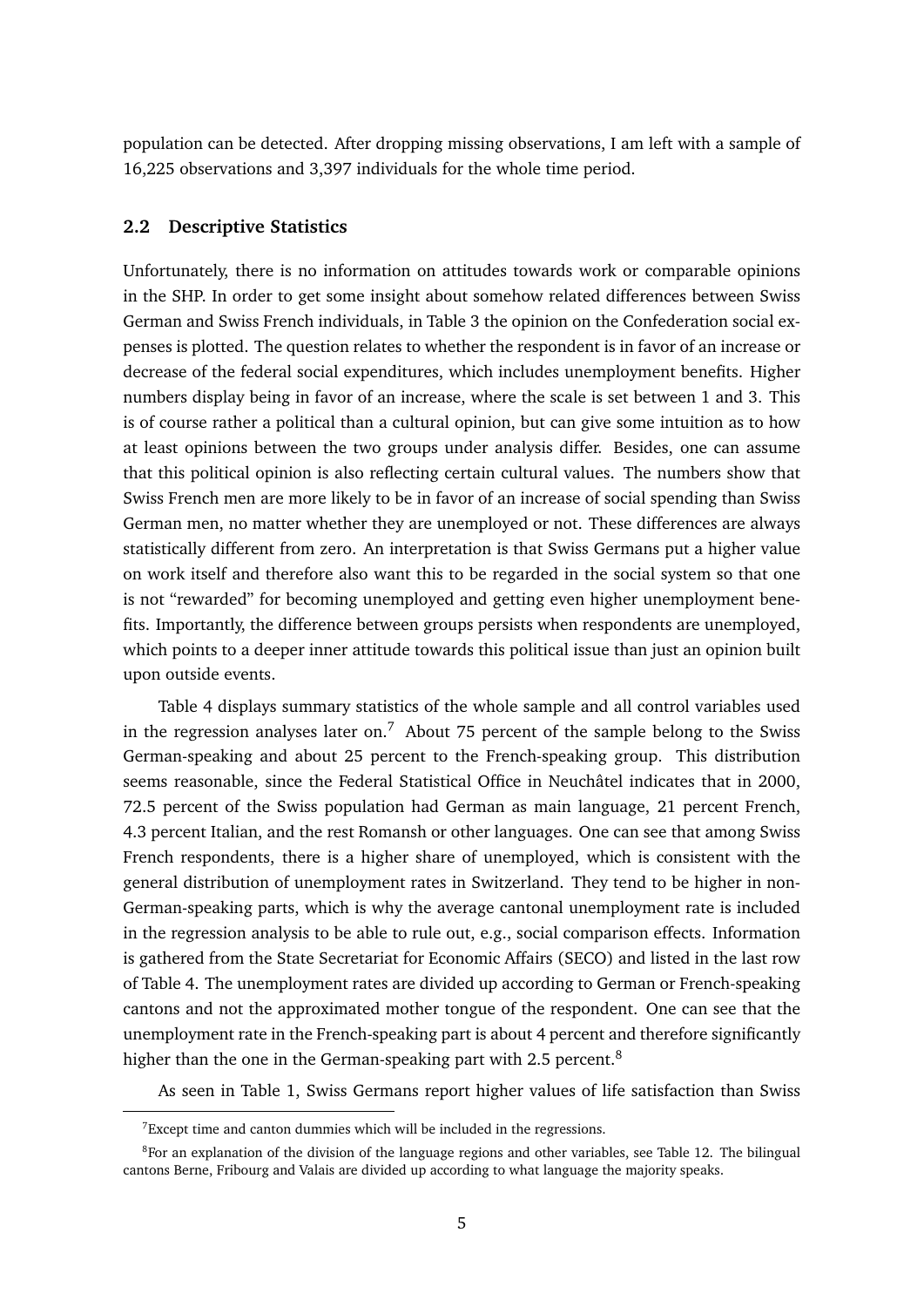French individuals. This difference is always statistically significant, even when comparing the unemployed. Basically all other control variables also exhibit a statistically significant difference between language groups. Swiss German men are slightly older, almost 44 years on average and they are less likely to be married. The educational distribution is quite interesting, since there is a very low fraction of Swiss Germans who do not have any educational degree, whereas this percentage is zero for Swiss French individuals. Furthermore, Swiss Germans rather have low or intermediate educational degrees than high degrees compared to Swiss French. The average net yearly household income is higher for Swiss German households and amounts to 125,147.90 Swiss Francs.<sup>9</sup> These variables give a quite realistic demonstration of the Swiss population.

There is a debate about the causal direction of life satisfaction and unemployment. Are the people who become unemployed maybe the ones who were already less satisfied in the first place? Table 5 provides evidence against this argument. The numbers display the average change in life satisfaction from one period to the other according to employment status, where four different patterns may arise – becoming unemployed or reemployed, staying employed or staying unemployed. The strongest changes experience people who become unemployed, displayed in the first line. Both language groups experience a drop in their life satisfaction, where interestingly the drop for Swiss German men is almost twice as high as the one for Swiss French men. This provides evidence for the hypothesis that Swiss German men suffer more from unemployment, however, the difference is not statistically significant. Interestingly, this observation is only present when looking at the actual change in life satisfaction when this life event happened and not at the average distribution of the overall sample as seen before. In contrast, both groups experience an increase in life satisfaction when becoming reemployed. This increase is higher for Swiss Germans, which also gives evidence for their higher valuation of work and point to a closer labor market attachment. Individuals who stay employed over time do not indicate large changes in life satisfaction. The effect of staying unemployed goes into different directions for the two language groups. Swiss German men do not seem to cope with long-term unemployment, since their change in life satisfaction is negative. On the other hand, Swiss French experience an increase in happiness, which gives evidence for the hypothesis that unemployed people get used to their situation. These two differential effects would provide further evidence for the hypothesis under study, but since the number of observations for long-term unemployed is quite low, no reliable conclusions can be drawn. In addition, this difference is not statistically different from zero. These numbers give further evidence for the general argument that the causal effect goes from unemployment to dissatisfaction and not the other way around and provides some evidence for a 'Teutonic work ethic'.

<sup>&</sup>lt;sup>9</sup>The Federal Statistical Office in Neuchâtel indicates the average monthly household net income in 2008 in Switzerland as 6,465 Swiss Francs, which gives a yearly income of 77,580 Swiss Francs. The sample seems to be composed of more respondents receiving a relatively high wage, which, however, should not seriously harm the analysis.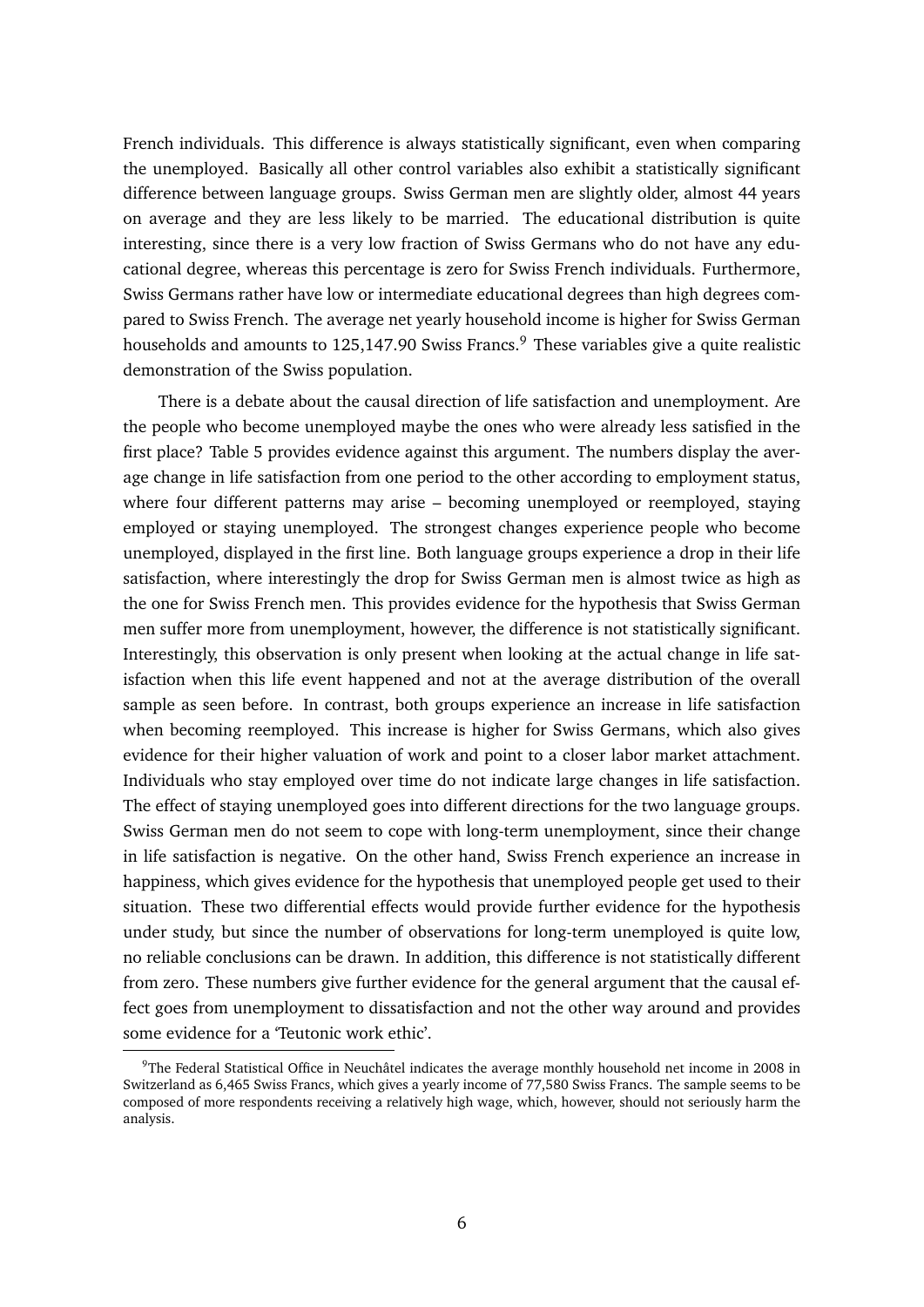### **3 Results**

The baseline regressions are estimated by four different models. Since the dependent variable life satisfaction is a discrete variable with several outcomes, different methods are used to deal with that kind of variable in a panel data set. First, a standard OLS analysis is done, even if the problem of not having a continuous dependent variable is obvious. A pooled regression is estimated first and then a fixed effects analysis is done in order to remove unobserved individual effects. This allows observing how fixed effects change the coefficients.

Additionally, a conditional fixed effects ordered logit model is estimated based on the work of Chamberlain (1980, 1984) to take into account the ordinality of the dependent variable. The standard maximum likelihood estimator gives inconsistent results, so that a conditional version is used. For estimation of this model, the dependent variable has to be collapsed into a binary one, for which different methods exist. One can simply take the sample average and code respondents giving answers above the average 1 and the others 0. Furthermore, Ferrer-i-Carbonell and Frijters (2004) propose to use individual-specific thresholds to collapse life satisfaction into a binary variable. This approach has the advantage of not resulting into such a large data loss as using the sample average, since in this estimation method, only individuals who switch across the cut-off point are used. However, since Baetschmann et al. (2011) showed that the aforementioned methods lead to inconsistent estimators, the "Blow-Up and Cluster" (BUC) estimator proposed by them is used here. The idea is to replace every observation by  $K - 1$  copies of itself, where K are the ordered outcomes of the dependent variable, dichotomize every copy of the individual at a different cut-off point and estimate a conditional maximum likelihood logit model.

The fourth method relies on the work of Boes and Winkelmann (2010). They develop a generalized ordered probit model with random effects for panel data. In contrast to the single-index ordered probit model, they formulate a multiple-index model, such as the multinomial logit model. Thus, the parameters are outcome or category-specific, so they can vary by the different outcome levels. The threshold values are not treated as constants but depend on regressors. A model of this kind allows seeing whether possible effects vary by the level of life satisfaction and where they are the strongest or weakest.

For follow-up regressions, only linear models are used which seem adequate for the sake of interpretation in this analysis. The main coefficients of interest are the dummies on unemployment, being Swiss German and an interaction term between the two. If the hypothesis on Swiss Germans perceiving unemployment as worse than Swiss French is to be confirmed, the interaction term is expected to be statistically significant from zero with a negative sign. If this was the case, while controlling for all other important determinants, the coefficient of the interaction term would be interpreted as a cultural effect.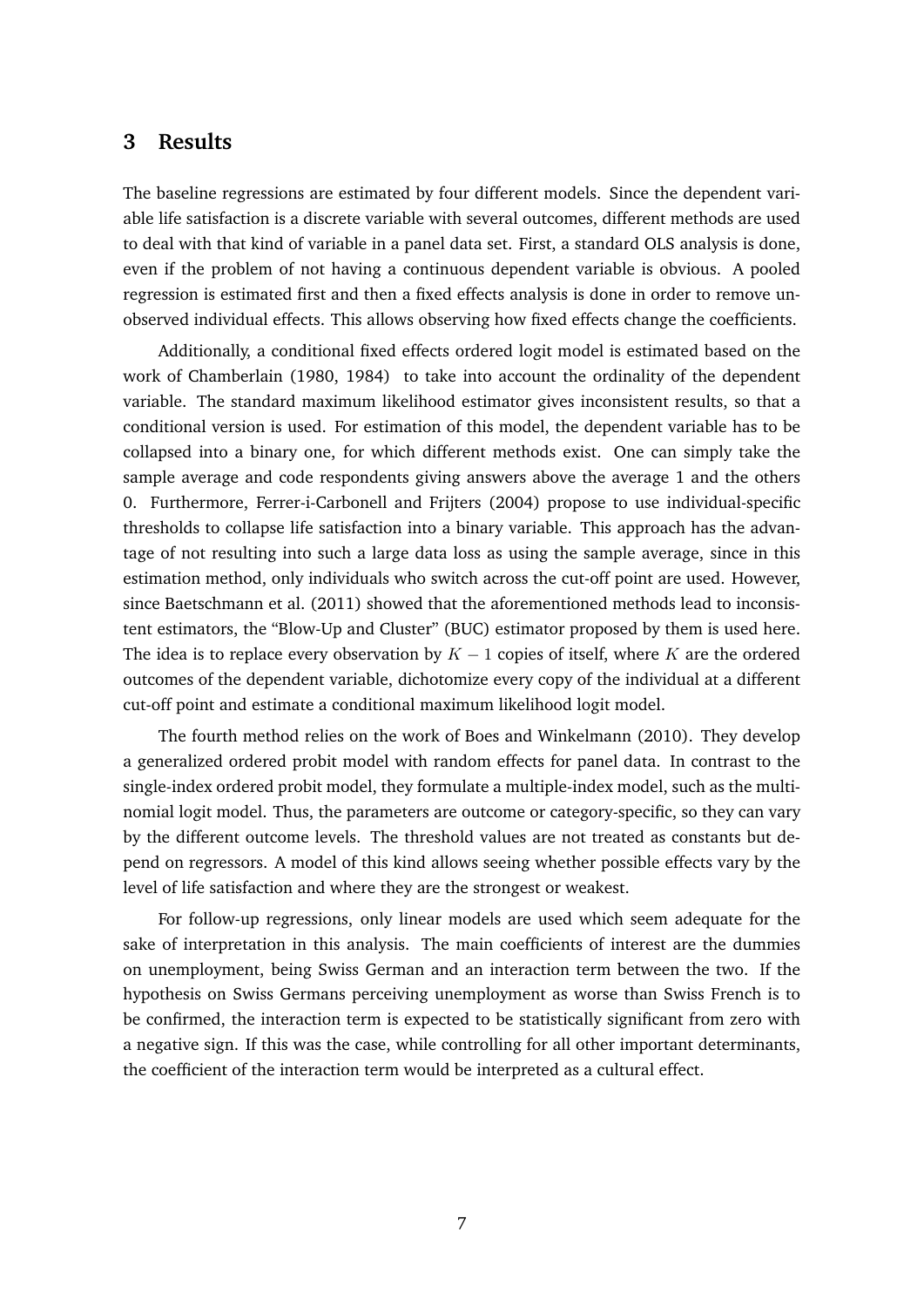### **3.1 Baseline Regression**

Tables 6 and 7 display the results for the stepwise baseline regression. Coefficients of interest are initially included, followed by controls for years, cantons and the unemployment rate. Eventually all socio-demographic and socio-economic characteristics are added.<sup>10</sup> The BUCcoefficients do not display marginal effects, which cannot be computed at this stage, so that the interpretational comparison with the linear fixed effects coefficients will rely on the sign and significance level. The clear negative significant effect of unemployment on life satisfaction in Switzerland compared to the reference group employment is very persistent across estimation methods and specifications. Comparing the pooled with the fixed effects model, one can see that the coefficient reduces by half its size from –1.062 to –0.501 when one includes fixed effects in the first specification. Hence, half of the pooled effect is explained by unobserved individual characteristics. As already seen in the descriptive analysis, being Swiss German has a significantly positive effect on life satisfaction, which slightly decreases in magnitude and significance throughout specifications and due to the nature of fixed effects models, drops out in those estimations. When including the interaction term on unemployed and Swiss Germans, it appears positive in all pooled estimations, but then interestingly turns negative once fixed effects are included. Besides, the magnitude of the coefficient does not change when including other characteristics. This provides evidence for the main hypothesis, namely that Swiss Germans are hit harder when they become unemployed, however, neither in the linear nor in the non-linear model, the coefficient is significantly different from zero. Therefore, the hypothesis cannot be clearly confirmed.

Furthermore, it is important to control for cantonal unemployment rates, since the two regions are characterized by a persistent difference in this particular factor. The unemployment rate has a rather negative effect on life satisfaction, which practically vanishes in terms of magnitude and significance when controlling for socio-demographic and socio-economic characteristics. Age has a U-shaped effect since the linear coefficient is negative and the coefficient on the squared term is positive. This means that up to a certain age, individuals tend to indicate lower satisfaction levels, which then inverses after reaching the turning age. Being married has a positive effect, where the reference group is being single. However, this effect decreases largely in the fixed effects models. Being separated or divorced has a negative effect on life satisfaction. Interestingly, becoming a widow only shows up with a statistically significant coefficient in the fixed effects models, where also the sign turns negative. So the shock event seems to matter rather in the year when it actually happens. This coefficient and the one on the interaction term of unemployed Swiss Germans are the only ones which change signs between pooled and fixed effects models, which give evidence that

 $10$ It is common to control for individual health status in happiness analyses. Rather objective health measures such as chronic illnesses are only available since 2004 in the SHP, so that one is left with subjective health status as possible control variable. However, it seems somehow problematic to have subjective variables (where causation might run both ways) on both the left- and the right-hand side of the equation, so that I finally decided to leave health out of the estimation. As a robustness check, the estimations were run including subjective health. Results remained virtually the same.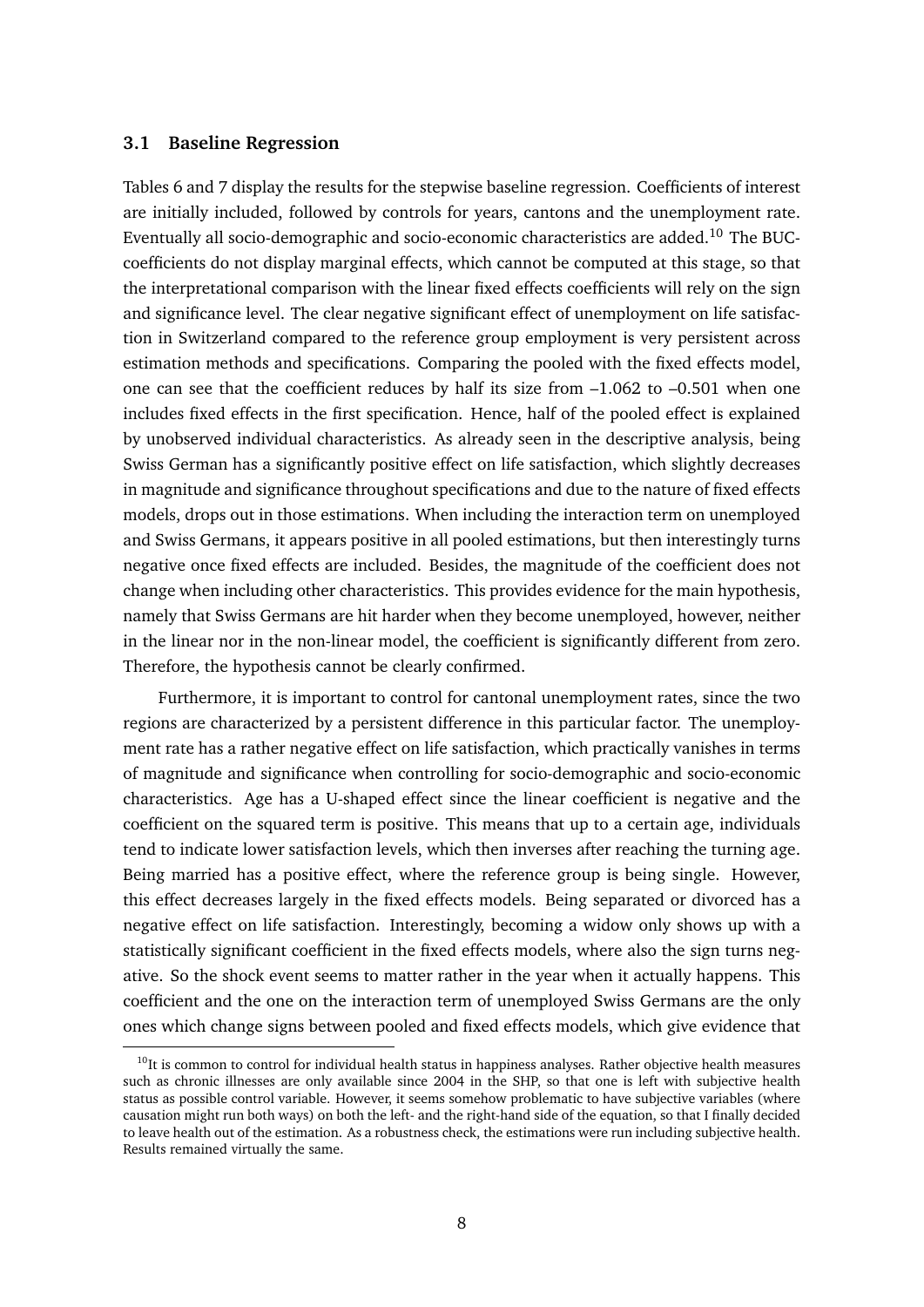experiences work through distinct channels for those variables. The higher education levels show mostly a positive significant effect compared to the reference group low education degree. Income has a positive significant effect throughout estimation methods. Basically, all results are quite intuitive.

Table 8 displays the results for the generalized ordered probit model.<sup>11</sup> The coefficients have to be interpreted in a slightly different way. As mentioned before, there are now different coefficients for different satisfaction levels. There are nine levels (by combining the lowest three answer possibilities 0, 1 and 2 to one level) and each  $\theta_j$  displays the coefficients for the dichotomized categories. In other words  $\theta_1$  contrasts satisfaction level 1 with levels 2 to 9,  $\theta_2$  contrasts levels 1 and 2 with levels 3 to 9 and so on. Positive coefficients indicate a higher probability that the respondent will indicate a higher level of life satisfaction than the respective one. Negative coefficients therefore indicate a higher probability to indicate the respective level or a lower one. Such results help to understand at which points of the distribution of life satisfaction the effects might be stronger or do not play an important role.

Unemployment has again a highly significantly negative effect at almost all satisfaction levels, which is more prominent at the intermediate levels than at the very low or very high ones. Swiss Germans are more likely to indicate higher values on the 11-point scale at the upper part of the distribution between values 5 and 10. At one rather low level they are even less likely to indicate higher values. Almost all coefficients of the interaction term have a negative sign and the one on  $\theta_8$  is significantly different from zero. For this highest satisfaction level, the effect of unemployment is actually significantly positive. It seems that at the top of the satisfaction distribution, the general effect of unemployment would not be significant. However, breaking it up between groups reveals that unemployed Swiss Germans are significantly more likely to indicate lower levels of life satisfaction at the top of the distribution compared to unemployed Swiss French men. These numbers provide some evidence confirming the hypothesis that Swiss Germans suffer more from unemployment.

#### **3.2 Follow-Up Analyses**

The baseline analysis has shown that there seem to be slight differences between the two cultural groups regarding the effect of unemployment on life satisfaction in Switzerland, but for the most part these were not found to be statistically different from zero. Three follow-up analyses are supposed to show whether a differential effect exists for certain subgroups.

The first idea is to only look at individuals who live in the French-speaking part of Switzerland. By doing this, one can find out whether the impact of unemployment is different for a person, who grew up in one region with that kind of cultural background, but now lives in the other region. Main results are displayed in Table 9. German speakers again have a significantly higher life satisfaction than the French speakers in the pooled regression,

 $11$ Only results of the main coefficients are presented here. Further results are available on request from the author.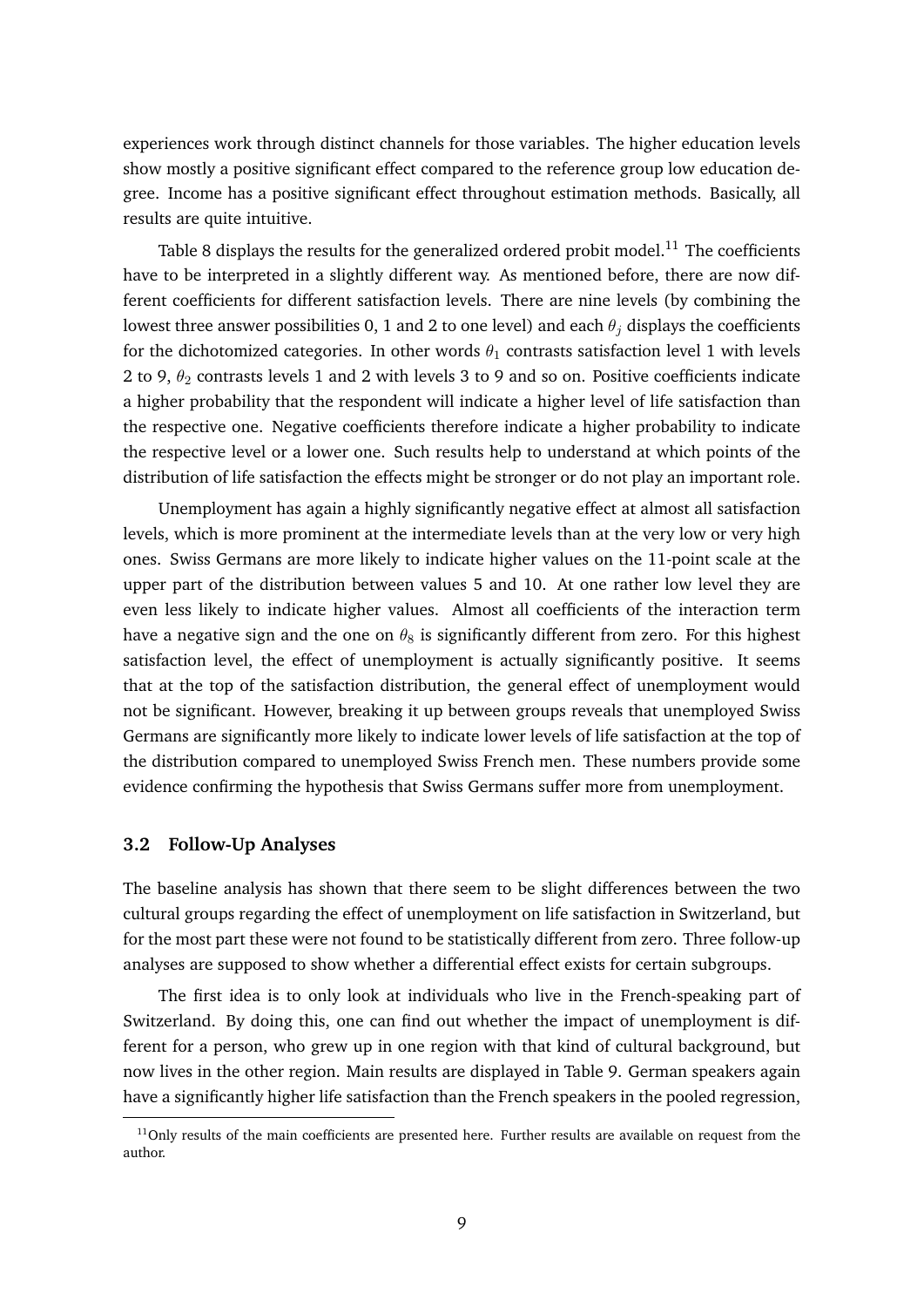shown in the first column. Looking at the interaction term in this very same regression, it is negative and not positive as in the baseline regressions. Swiss Germans living in the French part therefore perceive unemployment on average worse than French speakers. This effect is confirmed in the fixed effects regression where the coefficient even becomes statistically significant from zero. However, it cannot be completely attributed to cultural reasons, since it could also be related to the fact that becoming unemployed and at the same time living in a region where people do not speak the mother tongue causes a larger drop in life satisfaction. A general higher dissatisfaction cannot be the reason since it was shown that German speaking individuals living in the French part also indicate higher satisfaction levels.

Switzerland does not only represent an interesting research setting through its several language regions, but there are also three bilingual cantons, where both German and French are official languages. This gives a further opportunity to isolate the pure cultural effect by comparing individuals only within these cantons. The results are displayed in Table 10. The first observation is that within bilingual cantons, Swiss Germans do not indicate significantly higher levels of life satisfaction. The Swiss German dummy is positive, but not statistically significant. In both, the pooled and the fixed effects regression, the interaction effect is negative and even larger than in the baseline regressions. However, it is again not statistically significantly different from zero. Interestingly, unemployment does not have a statistically significant effect on life satisfaction in these regressions. Further analyses with stepwise regressions show that without the interaction term, unemployment has a significantly negative effect.<sup>12</sup> This indicates that mostly Swiss Germans perceive unemployment as a negative shock in the bilingual cantons, which provides evidence for the paper's hypothesis.

Another possible differential perception of unemployment is when it comes to being unemployed for a longer period or when one has been unemployed before. Table 11 displays results for regressions when controlling for past unemployment experiences. In the pooled case, evidence against the hypothesis of adaptation to life situations is provided, since the coefficient on past unemployment is significantly negative. However, its magnitude and significance vanishes when controlling for fixed effects. The interaction term with Swiss Germans is neither in the pooled or fixed effects case significantly different from zero. The magnitude is also very low, so it seems that past unemployment is not perceived differently by the two language groups and in general does not seem to have a statistically significant effect on life satisfaction once individual heterogeneity is taken into account.

### **4 Conclusion**

This paper contributes to the literature on the effect of unemployment on life satisfaction by taking into account a possible cultural influence in this relationship. This collective pattern of beliefs, norms, and role definitions contains attitudes towards work, which in turn influence how unemployment is perceived. Switzerland presents an ideal setting for the analysis,

 $12$ Step-wise regression results from this analysis are not shown, but available on request from the author.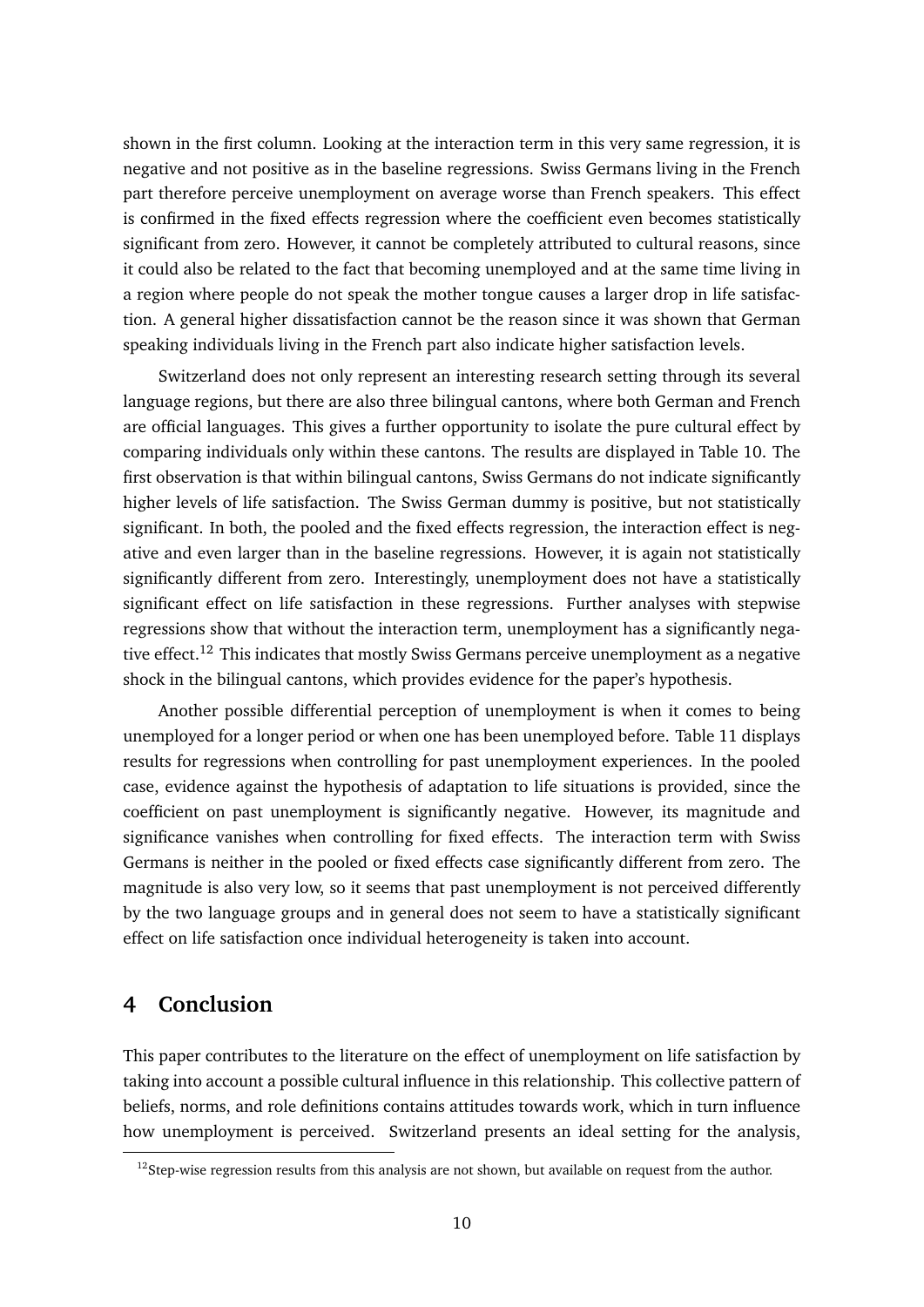which provides the clear advantage of being able to compare different cultural groups against the same institutional background. In particular, Swiss German-speaking men are compared with French-speaking men. Swiss Germans are assumed to have a stronger attitude towards work and valuate employment more highly. I test this hypothesis of a 'Teutonic work ethic' with data from the Swiss Household Panel. The years 2000–2010 are used to provide a thorough empirical analysis and the estimations are performed with several models in order to properly treat an ordered dependent variable in a panel data setting.

The negative effect of unemployment on subjective well-being, which has been found in numerous other studies, is also very apparent in Switzerland. There seems to be a differential impact on the two groups under analysis. When including fixed effects into the model, becoming unemployed and having a Swiss German background has a negative impact on life satisfaction. However, this difference is not statistically significant. A generalized ordered probit model reveals that in particular at the top of the life satisfaction scale, unemployed Swiss Germans are more likely to indicate lower values than Swiss French. Furthermore, unemployed Swiss Germans who live in the French-speaking region are found to be significantly less happy than their unemployed French compatriots and Swiss Germans seem to drive the negative effect of unemployment in bilingual cantons. Therefore, some evidence for the hypothesis that Swiss German men suffer more from unemployment is found, but mostly due to a lack of statistical significance it cannot be confirmed with certainty.

Another important finding is that Swiss Germans tend to indicate higher values of life satisfaction – independent of whether they are unemployed. This difference in happiness between individuals from Romanic and Germanic cultures was found before (Dorn et al., 2007, 2008; Senik, 2011). An interesting question for further research is therefore how this difference evolves. Is there actually a cultural divide in happiness and how individuals with these backgrounds valuate their life? Or does only the interpretation of the satisfaction scale differ between groups, which would then lead to incorrect conclusions? Research aiming at the individual's actual evaluation of the scale could shed more light on this important issue, where anchoring vignettes present one possibility to address this (King et al., 2004).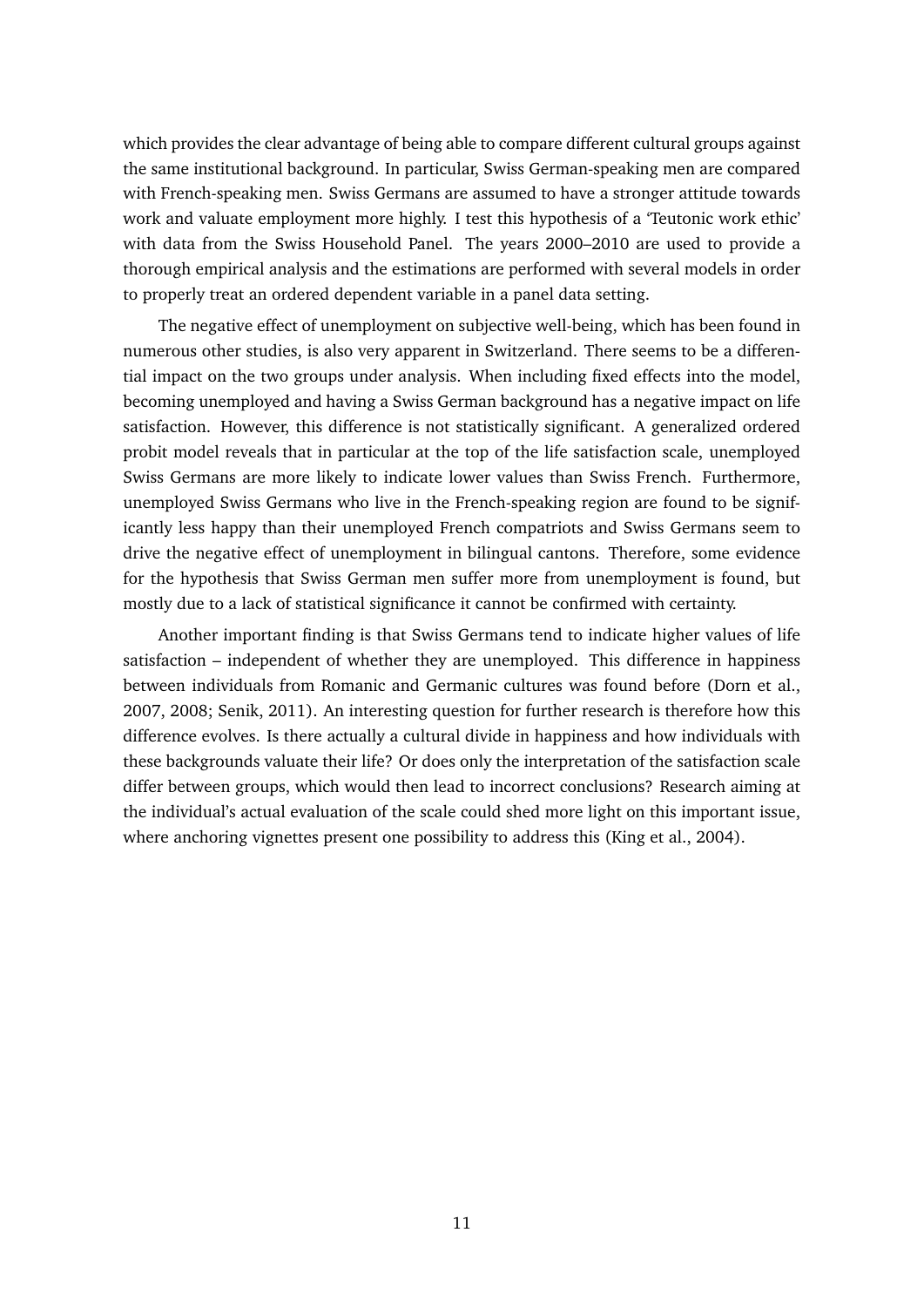### **References**

- Baetschmann, G., K. E. Staub, and R. Winkelmann (2011). Consistent Estimation of the Fixed Effects Ordered Logit Model. IZA Discussion Paper 5443, Institute for the Study of Labor (IZA), Bonn.
- Büchi, C. (2000). *Röstigraben. Das Verhältnis zwischen deutscher und französischer Schweiz. Geschichte und Perspektiven*. Verlag Neue Zürcher Zeitung.
- Blanchflower, D. and A. Oswald (2004). Well-Being over Time in Britain and the USA. *Journal of Public Economics 88*, 1359–1386.
- Boes, S. and R. Winkelmann (2010). The Effect of Income on General Life Satisfaction and Dissatisfaction. *Social Indicators Research 95*(1), 111–128.
- Brügger, B., R. Lalive, and J. Zweimüller (2009). Does Culture Affect Unemployment? Evidence from the Röstigraben. IZA Discussion Paper 4283, Institute for the Study of Labor (IZA), Bonn.
- Chamberlain, G. (1980). Analysis of Covariance with Qualitative Data. *The Review of Economic Studies 47*, 225–238.
- Chamberlain, G. (1984). Panel Data. In Z. Griliches and M. Intrilligator (Eds.), *Handbook of Econometrics*, Volume 2, Amsterdam, pp. 1247–1318. Elsevier.
- Clark, A. (2003). Unemployment as a Social Norm: Psychological Evidence from Panel Data. *Journal of Labor Economics 21*(2), 323–351.
- Clark, A., Y. Georgellis, and P. Sanfey (2001). Scarring: The Psychological Impact of Past Unemployment. *Economica 68*(270), 221–241.
- Clark, A., A. Knabe, and S. Rätzel (2009). Unemployment as a Social Norm in Germany. *Schmollers Jahrbuch 129*(2), 251–260.
- Diekmann, A., H. Engelhardt, B. Jann, K. Armingeon, and S. Geissbühler (1999). Der Schweizer Arbeitsmarktsurvey 1998. Working Paper, University of Bern.
- Diener, E. (2005). Guidelines for National Indicators of Subjective Well-Being and Ill-Being. Mimeo, University of Illinois.
- Diener, E. and R. Lucas (2000). Subjective Emotional Well-Being. In M. Lewis and J. Haviland (Eds.), *Handbook of Emotions*, New York, pp. 325–337. Guilford. 2nd edition.
- Diener, E. and M. Seligman (2004). Beyond Money: Toward an Economy of Well-Being. *Psychological Science in the Public Interest 5*, 1–31.
- Diener, E. and E. Suh (1999). National Differences in Subjective Well-Being. In D. Kahneman, E. Diener, and N. Schwarz (Eds.), *Well-being: The Foundations of Hedonic Psychology*, New York, pp. 434–450. Russell Stage Foundation.
- Dorn, D., J. A. Fischer, G. Kirchgässner, and A. Sousa-Poza (2007). Is it Culture or Democracy? The Impact of Democracy and Culture on Happiness. *Social Indicators Research 82*, 505–526.
- Dorn, D., J. A. Fischer, G. Kirchgässner, and A. Sousa-Poza (2008). Direct Democracy and Life Satisfaction Revisited: New Evidence for Switzerland. *Journal of Happiness Studies 9*, 227–255.
- Ferrer-i-Carbonell, A. and Frijters, P. (2004). How important is Methodology for the Estimates of the Determinants of Happiness? *The Economic Journal 114*, 641–659.
- Frey, B. and A. Stutzer (2002a). *Happiness and Economics: How the Economy and Institutions Affect Human Well-Being*. Princeton: Princeton University Press.
- Frey, B. and A. Stutzer (2002b). What can Economists learn from Happiness Research? *Journal of Economic Literature 40*, 402–435.
- Graham, C. (2008). The Economics of Happiness. In S. Durlauf and L. Blume (Eds.), *The New Palgrave Dictionary of Economics*. Palgrave Macmillan. 2nd edition.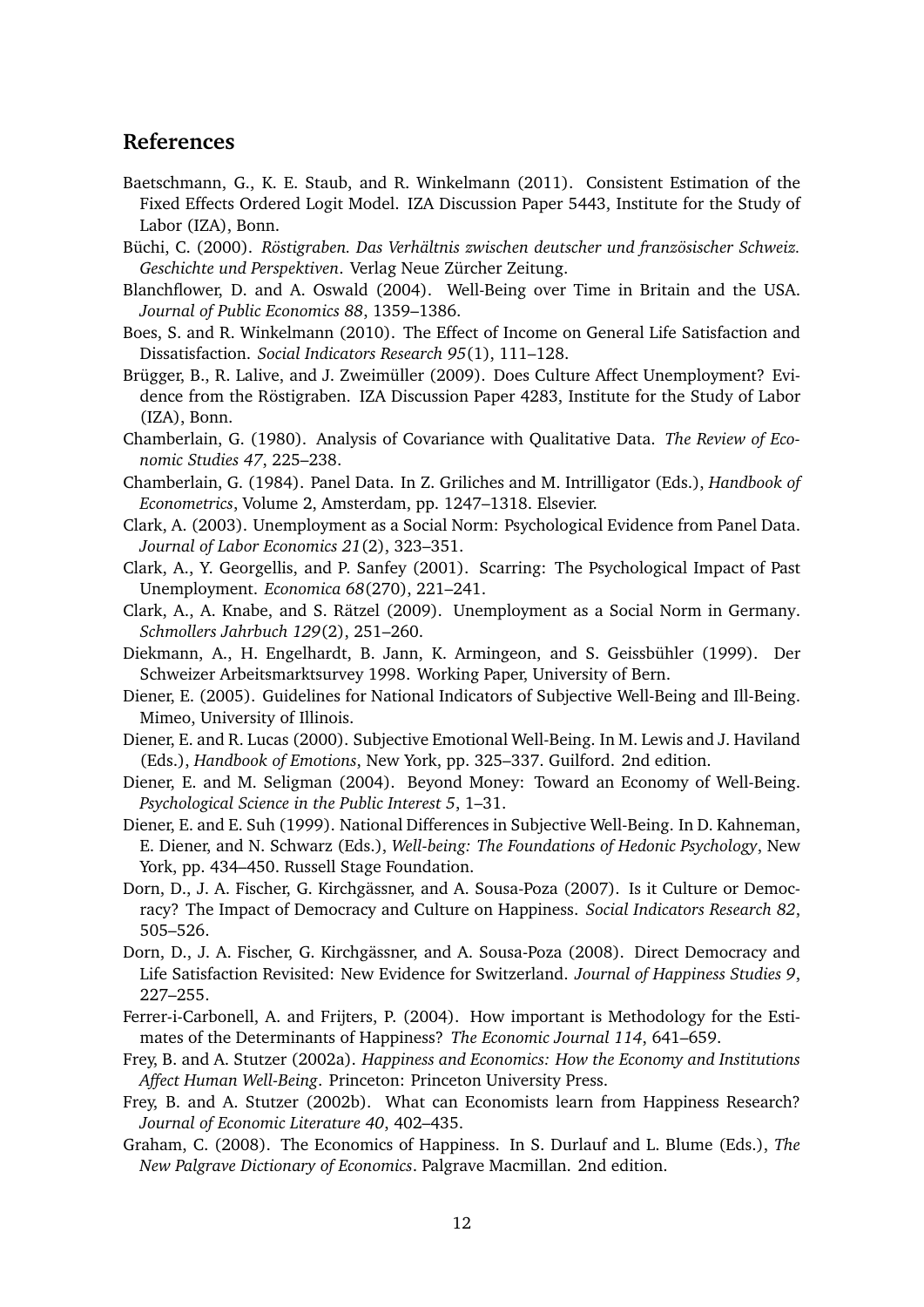- Guiso, L., P. Sapienza, and L. Zingales (2006, Spring). Does Culture affect Economic Outcomes? *Journal of Economic Perspectives 20*(2), 23–48.
- Hofstede, G. (1984). *Culture's Consequences. International Differences in Work-Related Values* (Abridged ed.). London and Beverly Hills: Sage Publications.
- Kassenboehmer, S. and J. Haisken-DeNew (2009). You're Fired! The Causal Negative Effect of Unemployment on Life Satisfaction. *The Economic Journal 119*, 448–462.
- King, G., C. Murray, J. Salomon, and A. Tandon (2004). Enhancing the Validity and Cross-Cultural Comparability of Measurement in Survey Research. *American Political Science Review 98*, 191–207.
- Knabe, A., S. Rätzel, R. Schöb, and J. Weimann (2010). Dissatisfied with Life but Having a Good Day: Time-Use and Well-Being of the Unemployed. *The Economic Journal 120*, 867–889.
- Lazear, E. P. (1999). Culture and Language. *The Journal of Political Economy 107*(S6), S95–S126.
- Mayer, K. (1951). Cultural Pluralism and Linguistic Equilibrium in Switzerland. *American Sociological Review 16*(2), 157–163.
- McRae, K. D. (1998). *Conflict and compromise in multilingual societies: Switzerland* (2 ed.). Ontario, Canada: Wilfrid Laurier University Press.
- Oswald, A. (2006). The Hippies were right all along about Happiness. Financial Times.
- Oswald, A., E. Proto, and D. Sgroi (2009). Happiness and Productivity. IZA Discussion Paper 4645, Institute for the Study of Labor (IZA), Bonn.
- Senik, C. (2011). The French Unhappiness Puzzle: the Cultural Dimension of Happiness. Working Paper 2011-34, Paris School of Economics.
- Stutzer, A. and R. Lalive (2004). The Role of Social Work Norms in Job Searching and Subjective Well-Being. *Journal of the European Economic Association 2*(4), 696–719.
- Tabellini, G. (2010). Culture and Institutions: Economic Development in the Regions of Europe. *Journal of the European Economic Association 8*(4), 677–716.
- Triandis, H. (2000). Cultural Syndromes and Subjective Well-Being. In E. Diener and M. Suh (Eds.), *Culture and Subjective Well-Being*, Cambridge, MA, pp. 13–36. MIT Press.
- Veenhoven, R. (2008). Healthy Happiness: Effects of Happiness on Physical Health and the Consequences for Preventive Health Care. *Journal of Happiness Studies 9*, 449–469.
- Winkelmann, L. and R. Winkelmann (1998). Why are the Unemployed So Unhappy? Evidence from Panel Data. *Economica 65*, 1–15.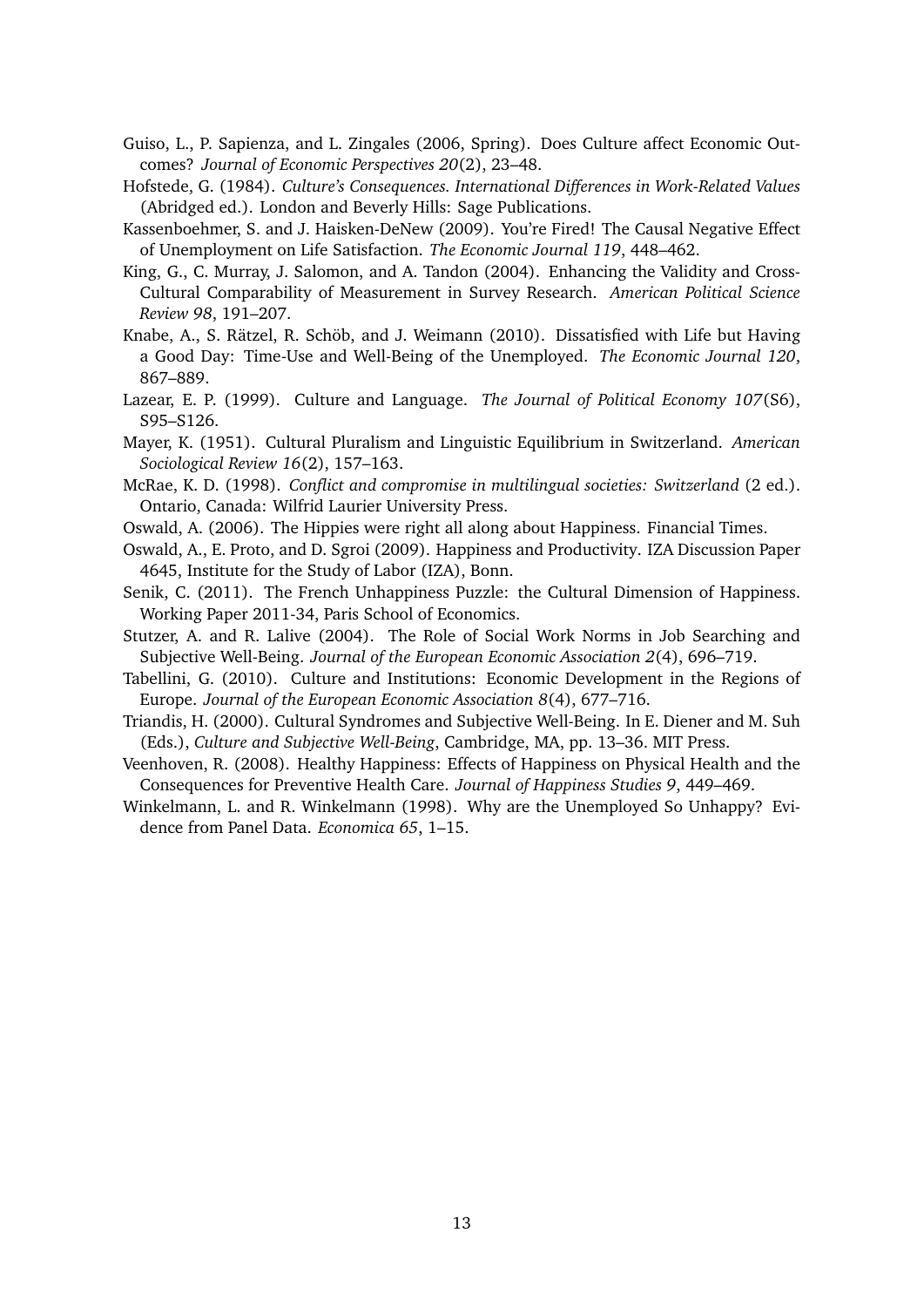## **Tables**

|                  | <b>Swiss German</b> | <b>Swiss French</b> | Swiss Italian |
|------------------|---------------------|---------------------|---------------|
| All              | 8.037               | 7.822               | 7.954         |
|                  | (1.232)             | (1.392)             | (1.220)       |
| Employed         | 8.045               | 7.850               | 7.956         |
|                  | (1.225)             | (1.359)             | (1.222)       |
| Unemployed       | 7.161               | 6.529               | 7.500         |
|                  | (1.680)             | (2.119)             | (0.707)       |
| $#$ Observations | 12,226              | 4,034               | 679           |

#### Table 1: Average Life Satisfaction by Employment Status and Language

*Source:* SHP, own calculations. Standard deviations in parentheses.

### Table 2: Average Life Satisfaction among Migrants in Switzerland

|                | German  | French  | Italian |
|----------------|---------|---------|---------|
| All            | 7.869   | 7.454   | 7.700   |
|                | (1.129) | (1.635) | (1.439) |
| # Observations | 375     | 218     | 707     |

*Source:* SHP, own calculations. Standard deviations in parentheses.

|                | <b>Swiss German</b> | <b>Swiss French</b> | t-test |
|----------------|---------------------|---------------------|--------|
| All            | 2.039               | 2.421               | ***    |
|                | (0.737)             | (0.738)             |        |
| Unemployed     | 2.162               | 2.442               | $**$   |
|                | (0.817)             | (0.752)             |        |
| Employed       | 2.038               | 2.420               | ***    |
|                | (0.736)             | (0.738)             |        |
| # Observations | 10,848              | 3,592               |        |

### Table 3: Opinion on Social Expenses

*Source:* SHP, own calculations.

*Note:* Standard deviations in parentheses. \*\*\* significant at 1%; \*\* significant at 5%; \* significant at 10%. Lowest value 1 refers to being in favor of a diminution and highest value 3 refers to being in favor of an increase of the Confederation social expenses.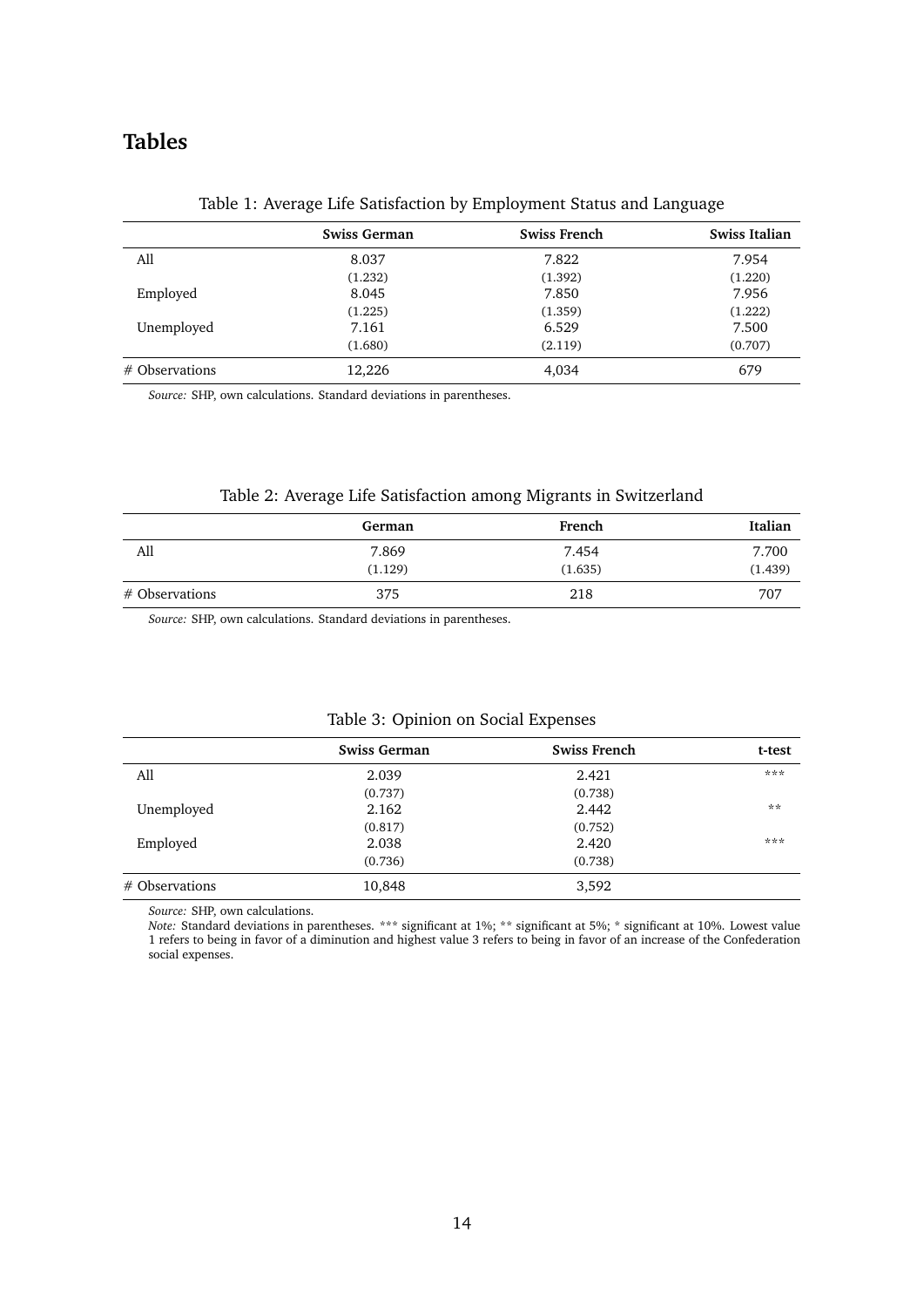|                                 | <b>Swiss German</b> | <b>Swiss French</b> | t-test  |
|---------------------------------|---------------------|---------------------|---------|
| Unemployed                      | 0.009               | 0.021               | ***     |
|                                 | (0.095)             | (0.144)             |         |
| Employed                        | 0.991               | 0.979               | ***     |
|                                 | (0.095)             | (0.144)             |         |
| Life Satisfaction - All         | 8.039               | 7.822               | ***     |
|                                 | (1.229)             | (1.392)             |         |
| Life Satisfaction - Unemployed  | 7.161               | 6.529               | $**$    |
|                                 | (1.680)             | (2.119)             |         |
| Life Satisfaction - Employed    | 8.045               | 7.850               | ***     |
|                                 | (1.225)             | (1.359)             |         |
| Age                             | 43.883              | 42.183              | ***     |
|                                 | (11.095)            | (10.618)            |         |
| Married                         | 0.640               | 0.686               | ***     |
|                                 | (0.480)             | (0.464)             |         |
| Separated/Divorced              | 0.081               | 0.085               |         |
|                                 | (0.272)             | (0.278)             |         |
| Widowed                         | 0.010               | 0.004               | ***     |
|                                 | (0.099)             | (0.061)             |         |
| No educational degree           | 0.004               | 0.000               | ***     |
|                                 | (0.063)             | (0.016)             |         |
| Low educational degree          | 0.409               | 0.392               | $\star$ |
|                                 | (0.492)             | (0.488)             |         |
| Intermediate educational degree | 0.416               | 0.369               | ***     |
|                                 | (0.493)             | (0.483)             |         |
| High educational degree         | 0.172               | 0.239               | ***     |
|                                 | (0.377)             | (0.426)             |         |
| Net household income            | $1.25e + 05$        | $1.19e + 05$        | ***     |
|                                 | (93097.711)         | (70353.694)         |         |
| Cantonal unemployment rate      | 2.580               | 4.051               | ***     |
|                                 | (0.008)             | (0.022)             |         |
| # Observations                  | 12,192              | 4,033               |         |

Table 4: Descriptive Statistics

*Source:* SHP, own calculations. Cantonal unemployment rate from SECO (State Secretariat for Economic Affairs/Switzerland).

*Note:* Standard deviations in parentheses. \*\*\* significant at 1%; \*\* significant at 5%; \* significant at 10%.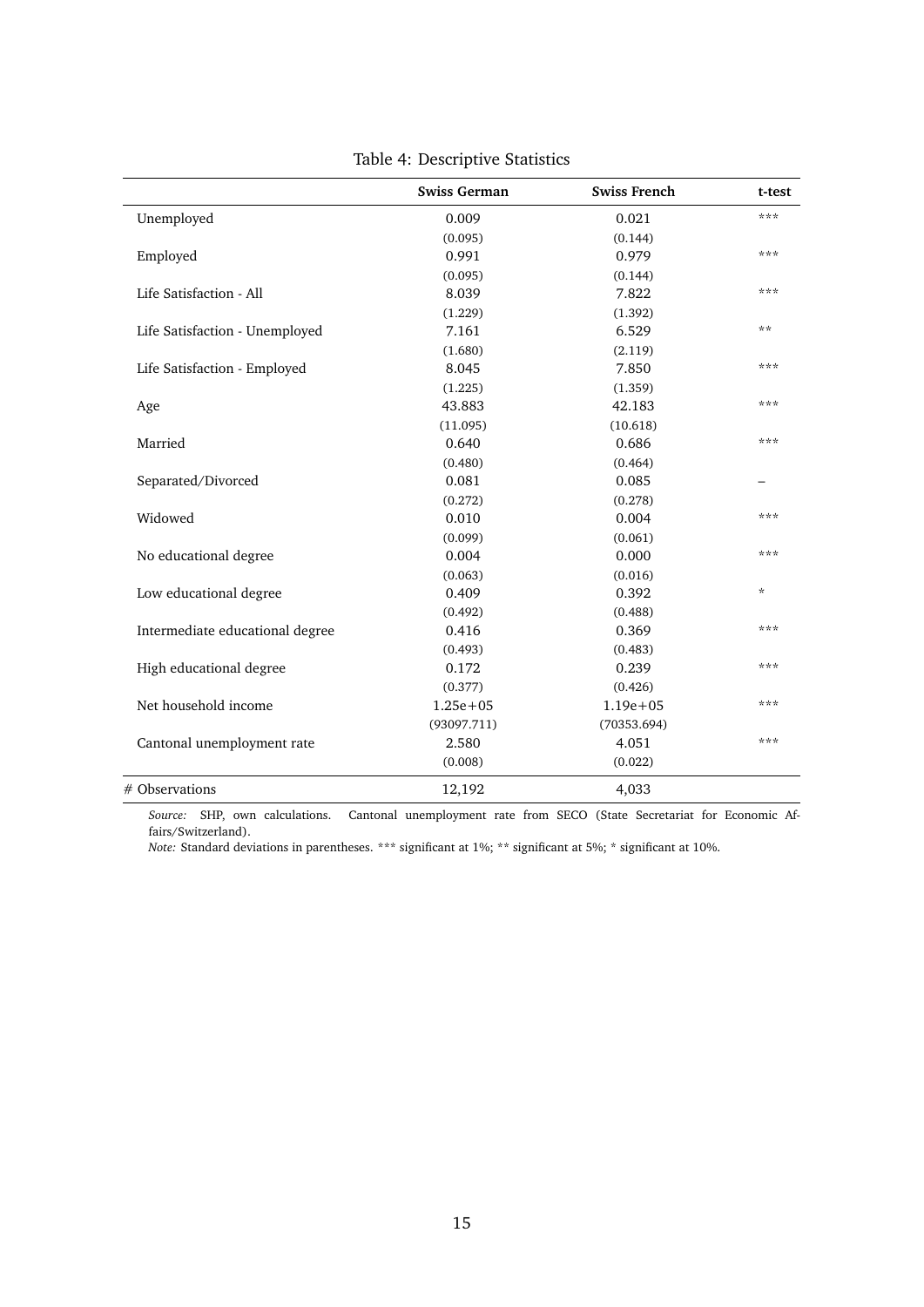|                                       | Swiss German | <b>Swiss French</b> | t-test |
|---------------------------------------|--------------|---------------------|--------|
| Employed in t-1 and unemployed in t   | $-0.643$     | $-0.391$            |        |
| $#$ Observations                      | 56           | 46                  |        |
| Unemployed in t-1 and employed in t   | 0.464        | 0.267               |        |
| $#$ Observations                      | 56           | 45                  |        |
| Employed in t-1 and employed in t     | $-0.039$     | $-0.051$            |        |
| $#$ Observations                      | 9,441        | 3,050               |        |
| Unemployed in t-1 and unemployed in t | $-0.250$     | 0.429               |        |
| $#$ Observations                      | 12           | 14                  |        |

Table 5: Average Change in Life Satisfaction by Employment Status and Language

*Source:* SHP, own calculations.

*Note:* \*\*\* significant at 1%; \*\* significant at 5%; \* significant at 10%.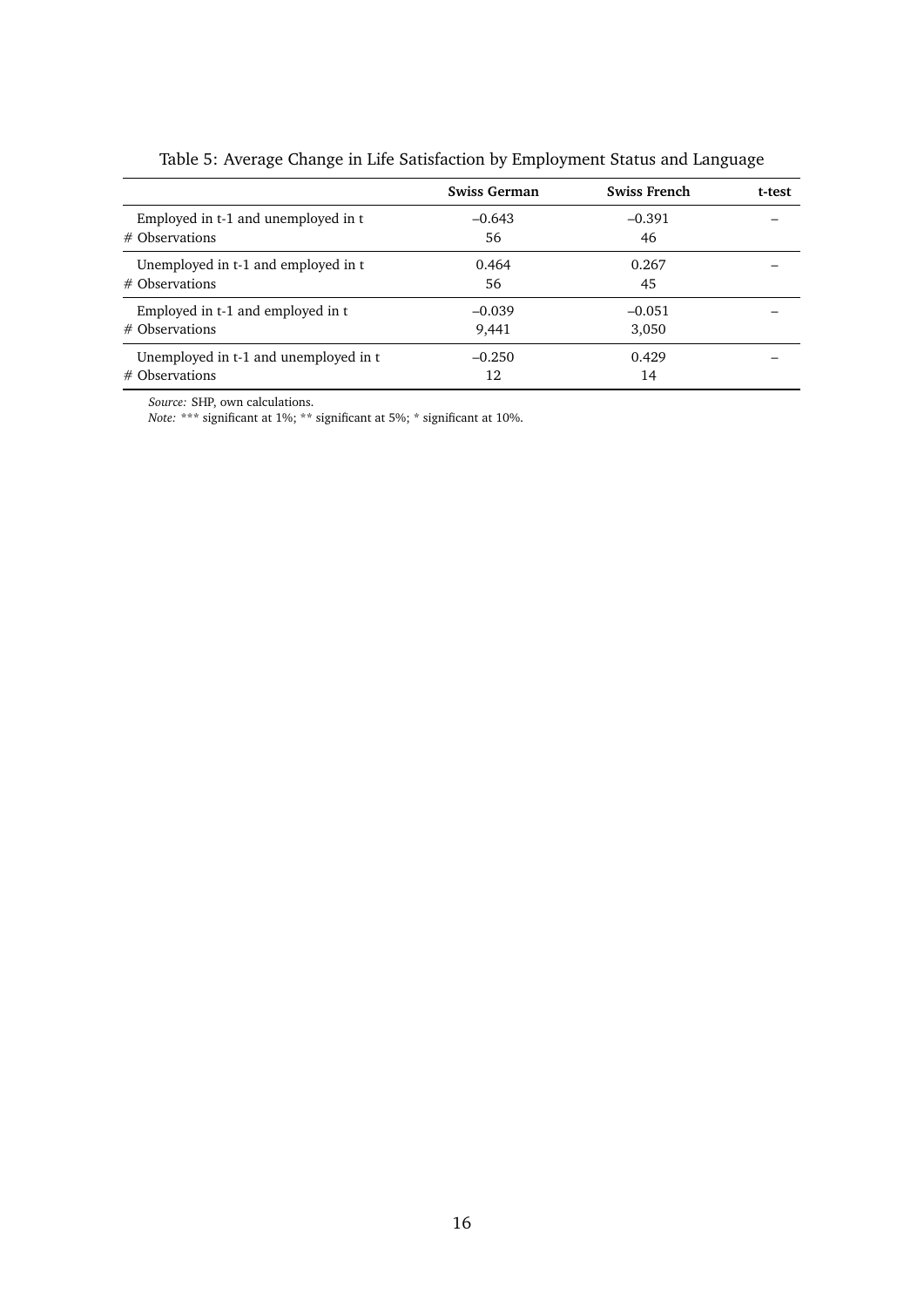|                               | Pooled                    | <b>Fixed Effects</b>      | <b>BUC</b>                | Pooled                    | <b>Fixed Effects</b>      | <b>BUC</b>                |
|-------------------------------|---------------------------|---------------------------|---------------------------|---------------------------|---------------------------|---------------------------|
| Unemployed                    | $-1.062$<br>$(0.172)$ *** | $-0.501$<br>$(0.103)$ *** | $-0.937$<br>$(0.184)$ *** | $-1.320$<br>$(0.314)$ *** | $-0.446$<br>$(0.144)$ *** | $-0.726$<br>$(0.249)$ *** |
| Swiss German                  | 0.205<br>$(0.046)$ ***    |                           |                           | 0.197<br>$(0.046)$ ***    |                           |                           |
| Unemployed*<br>Swiss German   |                           |                           |                           | 0.453<br>(0.356)          | $-0.095$<br>(0.205)       | $-0.399$<br>(0.365)       |
| $#$ Observations<br>R Squared | 16,225<br>0.014           | 16,225<br>0.003           | 25,250                    | 16,225<br>0.014           | 16,225<br>0.003           | 25,250                    |
| Log Pseudo-Likelihood         |                           |                           | $-9,358.019$              |                           |                           | $-9,356.943$              |

Table 6: Step-by-Step Baseline Regression Switzerland

*Source:* Swiss Household Panel (SHP), own calculations.

*Note:* \*\*\* significant at 1%; \*\* significant at 5%; \* significant at 10%. Dependent variable: life satisfaction. Standard errors clustered at the individual level in parentheses. The reference group for employment status is being employed.

|                             | Pooled                    | <b>Fixed Effects</b>      | <b>BUC</b>                | Pooled                    | <b>Fixed Effects</b>      | <b>BUC</b>                |
|-----------------------------|---------------------------|---------------------------|---------------------------|---------------------------|---------------------------|---------------------------|
| Unemployed                  | $-1.288$<br>$(0.310)$ *** | $-0.429$<br>$(0.142)$ *** | $-0.695$<br>$(0.261)$ *** | $-1.149$<br>$(0.274)$ *** | $-0.423$<br>$(0.143)$ *** | $-0.698$<br>$(0.263)$ *** |
| Swiss German                | 0.171<br>$(0.085)$ **     |                           |                           | 0.165<br>$(0.085)^*$      |                           |                           |
| Unemployed*<br>Swiss German | 0.435<br>(0.353)          | $-0.105$<br>(0.204)       | $-0.390$<br>(0.382)       | 0.410<br>(0.329)          | $-0.103$<br>(0.204)       | $-0.361$<br>(0.384)       |
| Unemployment rate           | $-0.060$<br>$(0.017)$ *** | $-0.112$<br>$(0.016)$ *** | $-0.256$<br>$(0.043)$ *** | $-0.081$<br>$(0.018)$ *** | $-0.036$<br>(0.033)       | $-0.024$<br>(0.087)       |
| Age                         |                           |                           |                           | $-0.064$<br>$(0.012)$ *** | $-0.084$<br>$(0.018)$ *** | $-0.219$<br>$(0.047)$ *** |
| Age Squared                 |                           |                           |                           | 0.0007<br>$(0.0001)$ ***  | 0.0007<br>$(0.0002)$ ***  | 0.002<br>$(0.0005)$ ***   |
| Married                     |                           |                           |                           | 0.226<br>$(0.051)$ ***    | 0.122<br>$(0.068)*$       | 0.286<br>(0.179)          |
| Separated/Divorced          |                           |                           |                           | $-0.266$<br>$(0.092)$ *** | $-0.244$<br>$(0.127)^*$   | $-0.307$<br>(0.281)       |
| Widowed                     |                           |                           |                           | 0.169<br>(0.191)          | $-0.730$<br>$(0.266)$ *** | $-1.804$<br>$(0.898)$ **  |
| No educaction               |                           |                           |                           | $-0.067$<br>(0.283)       | $-0.498$<br>(0.42)        | $-0.967$<br>(0.678)       |
| Intermediate educaction     |                           |                           |                           | 0.029<br>(0.041)          | 0.211<br>$(0.085)$ **     | 0.439<br>$(0.215)$ **     |
| High educaction             |                           |                           |                           | 0.003<br>(0.053)          | 0.268<br>$(0.109)$ **     | 0.638<br>$(0.287)$ **     |
| Net household income        |                           |                           |                           | 0.351<br>$(0.039)$ ***    | 0.116<br>$(0.032)$ ***    | 0.213<br>$(0.082)$ ***    |
| # Observations<br>R Squared | 16,225<br>0.021           | 16,225<br>0.012           | 25,250                    | 16,225<br>0.061           | 16,225<br>0.020           | 25,250                    |
| Log Pseudo-Likelihood       |                           |                           | $-9,247.968$              |                           |                           | $-9,183.025$              |

Table 7: Step-by-Step Baseline Regression Switzerland – Continued

*Source:* Swiss Household Panel (SHP), own calculations.

*Note:* \*\*\* significant at 1%; \*\* significant at 5%; \* significant at 10%. Dependent variable: life satisfaction. Standard errors clustered at the individual level in parentheses. The reference group for employment status is being employed, for marital status being single and for educational attainment having a low educational degree. Additional control variables are year and canton dummies. Net household income is included as logarithm of income.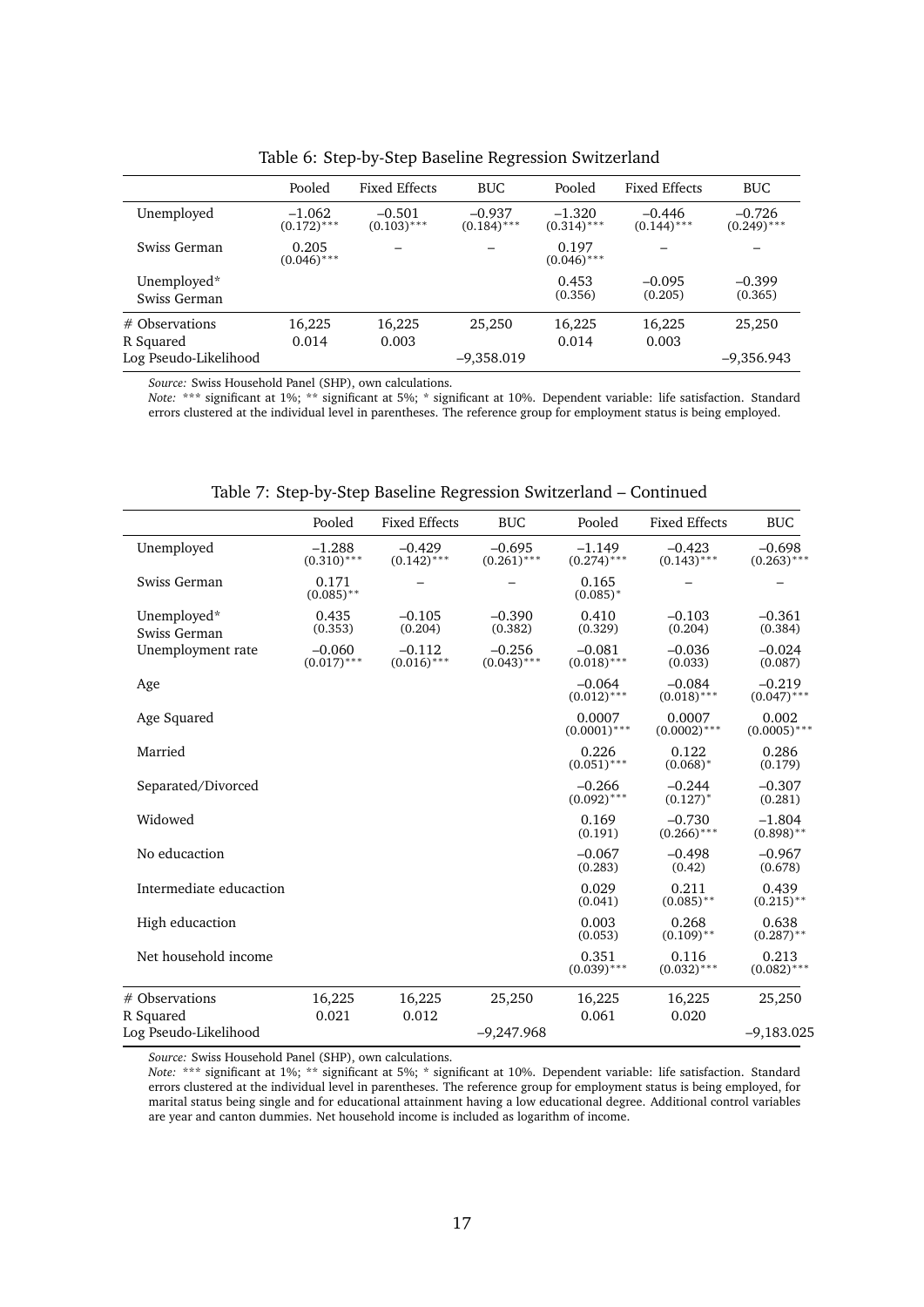|                                  | $\theta_1$              | $\theta_2$            | $\theta_3$    |
|----------------------------------|-------------------------|-----------------------|---------------|
| Unemployed                       | 0.314                   | $-0.034$              | $-0.670$      |
|                                  | (0.783)                 | (0.409)               | $(0.251)$ *** |
| Swiss German                     | $-0.840$                | $-1.669$              | $-0.069$      |
|                                  | (0.95)                  | $(0.587)$ ***         | (0.212)       |
| Unemployed*                      | 5.656                   | 0.154                 | $-0.454$      |
| Swiss German                     | (1709.341)              | (0.618)               | (0.335)       |
|                                  | $\theta_4$              | $\theta_5$            | $\theta_6$    |
| Unemployed                       | $-0.715$                | $-0.851$              | $-0.757$      |
|                                  | $(0.204)$ ***           | $(0.194)$ ***         | $(0.200)$ *** |
| Swiss German                     | 0.202                   | 0.361                 | 0.150         |
|                                  | (0.149)                 | $(0.130)$ ***         | (0.109)       |
| Unemployed*                      | $-0.156$                | $-0.069$              | 0.074         |
| Swiss German                     | (0.277)                 | (0.257)               | (0.256)       |
|                                  | $\theta_7$              | $\theta_8$            |               |
| Unemployed                       | $-0.126$<br>(0.244)     | 0.558<br>$(0.273)$ ** |               |
| Swiss German                     | 0.257<br>$(0.111)$ **   | 0.177<br>(0.126)      |               |
| Unemployed*                      | $-0.264$                | $-0.813$              |               |
| Swiss German                     | (0.307)                 | $(0.377)$ **          |               |
| # Observations<br>Log-Likelihood | 16,225<br>$-21,529.607$ |                       |               |

#### Table 8: Baseline Regression Switzerland – Generalized Ordered Probit

*Source:* Swiss Household Panel (SHP), own calculations.

*Note:* \*\*\* significant at 1%; \*\* significant at 5%; \* significant at 10%. Dependent variable: life satisfaction. Standard errors in parentheses. The reference group for employment status is being employed. Additional control variables are year and canton dummies, cantonal unemployment rate, age, age squared, married, separated/divorced, widowed, educational degrees, and logarithm of net household income.

|                         | Pooled                    | <b>Fixed Effects</b>      |
|-------------------------|---------------------------|---------------------------|
| Unemployed              | $-1.130$<br>$(0.273)$ *** | $-0.406$<br>$(0.148)$ *** |
| Swiss German            | 0.363<br>$(0.122)$ ***    |                           |
| Unemployed*Swiss German | $-0.689$<br>(0.831)       | $-1.602$<br>$(0.737)$ **  |
| # Observations          | 4,195                     | 4,195                     |
| R Squared               | 0.094                     | 0.032                     |

#### Table 9: Individuals Living in French-Speaking Region

*Source:* Swiss Household Panel (SHP), own calculations.

*Note:* \*\*\* significant at 1%; \*\* significant at 5%; \* significant at 10%. Dependent variable: life satisfaction. Standard errors clustered at the individual level in parentheses. The reference group for employment status is being employed. Additional control variables are year and canton dummies, cantonal unemployment rate, age, age squared, married, separated/divorced, widowed, educational degrees, and logarithm of net household income.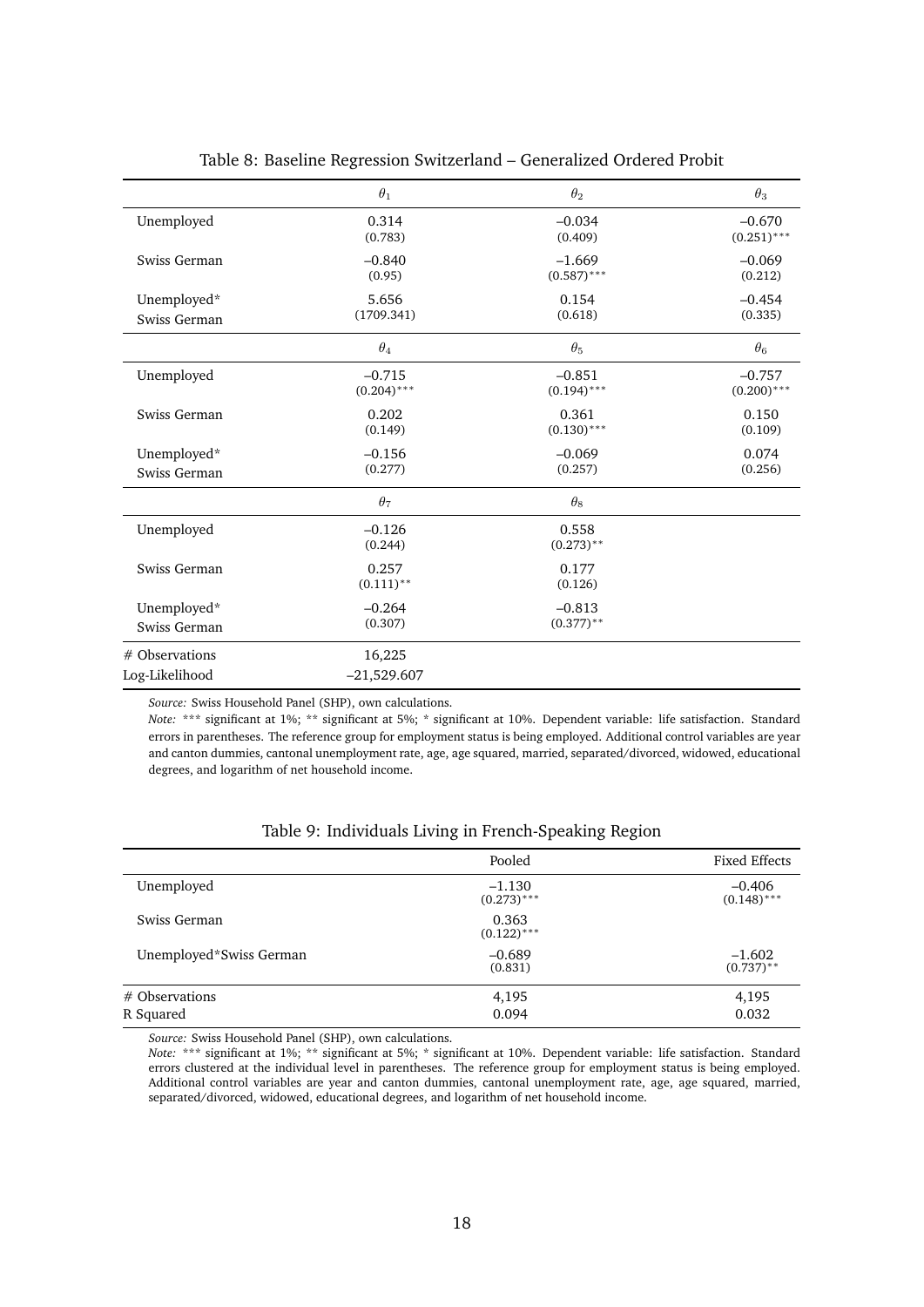|                         | Pooled              | <b>Fixed Effects</b> |
|-------------------------|---------------------|----------------------|
| Unemployed              | 0.008<br>(0.553)    | $-0.157$<br>(0.284)  |
| Swiss German            | 0.106<br>(0.102)    |                      |
| Unemployed*Swiss German | $-0.680$<br>(0.667) | $-0.694$<br>(0.528)  |
| $#$ Observations        | 3,469               | 3,469                |
| R Squared               | 0.058               | 0.025                |

#### Table 10: Bilingual Cantons

*Source:* Swiss Household Panel (SHP), own calculations.

*Note:* \*\*\* significant at 1%; \*\* significant at 5%; \* significant at 10%. Dependent variable: life satisfaction. Standard errors clustered at the individual level in parentheses. The reference group for employment status is being employed. Additional control variables are year and canton dummies, cantonal unemployment rate, age, age squared, married, separated/divorced, widowed, educational degrees, and logarithm of net household income.

| Table 11: Past Unemployment |  |  |
|-----------------------------|--|--|
|-----------------------------|--|--|

|                                    | Pooled                    | Fixed Effects             |
|------------------------------------|---------------------------|---------------------------|
| Unemployed                         | $-0.912$<br>$(0.165)$ *** | $-0.486$<br>$(0.113)$ *** |
| Swiss German                       | 0.143<br>(0.089)          |                           |
| Previously Unemployed              | $-0.676$<br>$(0.237)$ *** | 0.036<br>(0.158)          |
| Previously Unemployed*Swiss German | 0.510<br>(0.325)          | $-0.037$<br>(0.224)       |
| # Observations<br>R Squared        | 14,776<br>0.063           | 14,776<br>0.019           |

*Source:* Swiss Household Panel (SHP), own calculations.

*Note:* \*\*\* significant at 1%; \*\* significant at 5%; \* significant at 10%. Dependent variable: life satisfaction. Standard errors clustered at the individual level in parentheses. The reference group for employment status is being employed. Additional control variables are year and canton dummies, cantonal unemployment rate, age, age squared, married, separated/divorced, widowed, educational degrees, and logarithm of net household income.